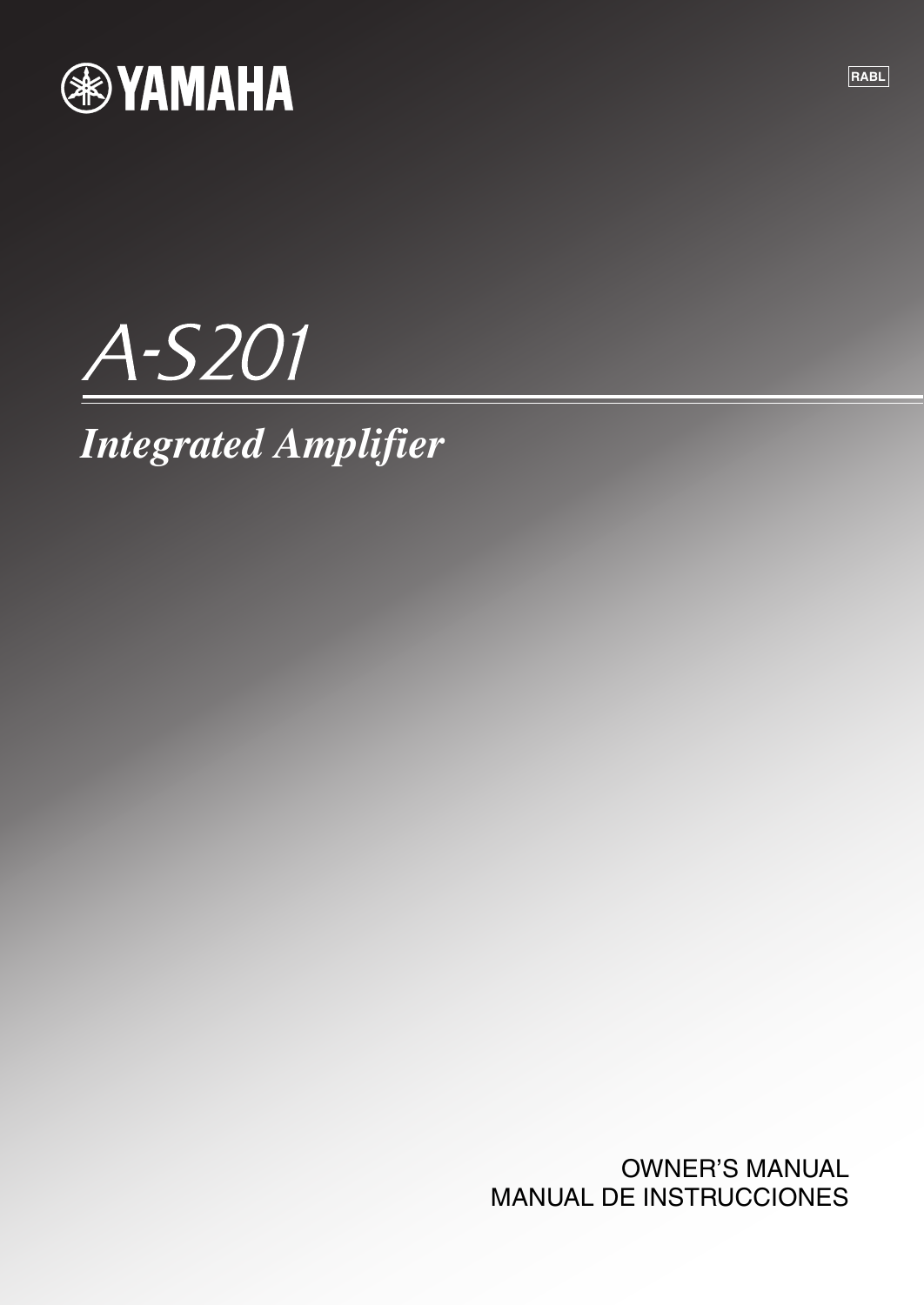### **CAUTION: READ THIS BEFORE OPERATING YOUR UNIT.**

- 1 To assure the finest performance, please read this manual carefully. Keep it in a safe place for future reference.
- Install this sound system in a well ventilated, cool, dry, clean place - away from direct sunlight, heat sources, vibration, dust, moisture, and/or cold. For proper ventilation, allow the following minimum clearances around this unit.

Top: 30 cm, Rear: 20 cm, Sides: 20 cm

- 3 Locate this unit away from other electrical appliances, motors, or transformers to avoid humming sounds.
- 4 Do not expose this unit to sudden temperature changes from cold to hot, and do not locate this unit in an environment with high humidity (i.e. a room with a humidifier) to prevent condensation inside this unit, which may cause an electrical shock, fire, damage to this unit, and/or personal injury.
- 5 Avoid installing this unit where foreign object may fall onto this unit and/or this unit may be exposed to liquid dripping or splashing. On the top of this unit, do not place:
	- Other components, as they may cause damage and/or discoloration on the surface of this unit.
	- Burning objects (i.e. candles), as they may cause fire, damage to this unit, and/or personal injury.
	- Containers with liquid in them, as they may fall and liquid may cause electrical shock to the user and/or damage to this unit.
- 6 Do not cover this unit with a newspaper, tablecloth, curtain, etc. in order not to obstruct heat radiation. If the temperature inside this unit rises, it may cause fire, damage to this unit, and/or personal injury.
- 7 Do not plug in this unit to an AC wall outlet until all connections are complete.
- 8 Do not operate this unit upside-down. It may overheat, possibly causing damage.
- Do not use force on switches, knobs and/or cords.
- 10 When disconnecting the power cable from the AC wall outlet, grasp the plug; do not pull the cable.
- 11 Do not clean this unit with chemical solvents; this might damage the finish. Use a clean, dry cloth.
- 12 Only voltage specified on this unit must be used. Using this unit with a higher voltage than specified is dangerous and may cause fire, damage to this unit, and/or personal injury. Yamaha will not be held responsible for any damage resulting from use of this unit with a voltage other than specified.
- 13 VOLTAGE SELECTOR The VOLTAGE SELECTOR on the rear panel of this unit must be set for your local main voltage BEFORE plugging into the AC wall outlet. Voltages are: .................................... AC 110-120/220-240 V, 50/60 Hz
- 14 To prevent damage by lightning, keep the power cable and outdoor antennas disconnected from an AC wall outlet or this unit during a lightning storm.
- 15 Do not attempt to modify or fix this unit. Contact qualified Yamaha service personnel when any service is needed. The cabinet should never be opened for any reasons.
- 16 When not planning to use this unit for long periods of time (i.e. vacation), disconnect the AC power plug from the AC wall outlet.
- 17 Be sure to read the "TROUBLESHOOTING" section on common operating errors before concluding that this unit is faulty.
- 18 Before moving this unit, press  $\Phi$  (power) to set this unit to standby mode, and then disconnect the AC power plug from the AC wall outlet.
- 19 Condensation will form when the surrounding temperature changes suddenly. Disconnect the power cable from the outlet, then leave this unit alone.
- 20 When using this unit for a long time, this unit may become warm. Turn the power off, then leave this unit alone for cooling.
- 21 Install this unit near the AC wall outlet and where the AC power plug can be reached easily.
- 22 The batteries shall not be exposed to excessive heat such as sunshine, fire or the like.
- 23 Excessive sound pressure from earphones and headphones can cause hearing loss.

This unit is not disconnected from the AC power source as long as it is connected to the AC wall outlet, even if this unit itself is turned off by  $\Phi$ . This state is called the standby mode. In this state, this unit is designed to consume a very small quantity of power.

#### **WARNING**

TO REDUCE THE RISK OF FIRE OR ELECTRIC SHOCK, DO NOT EXPOSE THIS UNIT TO RAIN OR MOISTURE.



This label is required to be attached to a product of which the temperature of the top cover may be hot during operation.

### ■ **For U.K. customers**

If the socket outlets in the home are not suitable for the plug supplied with this appliance, it should be cut off and an appropriate 3 pin plug fitted. For details, refer to the instructions described below.

### *Note*

The plug severed from the mains lead must be destroyed, as a plug with bared flexible cord is hazardous if engaged in a live socket outlet.

### **Special Instructions for U.K. Model**

#### **IMPORTANT**

THE WIRES IN MAINS LEAD ARE COLOURED IN ACCORDANCE WITH THE FOLLOWING CODE: Blue: NEUTRAL Brown: LIVE As the colours of the wires in the mains lead of this apparatus may not correspond with the coloured markings identifying the terminals in your plug, proceed as follows: The wire which is coloured BLUE must be connected to the terminal which is marked with the letter N or coloured BLACK. The wire which is coloured BROWN must be connected to the terminal which is marked with the letter L or coloured RED. Make sure that neither core is connected to the earth terminal of the three pin plug.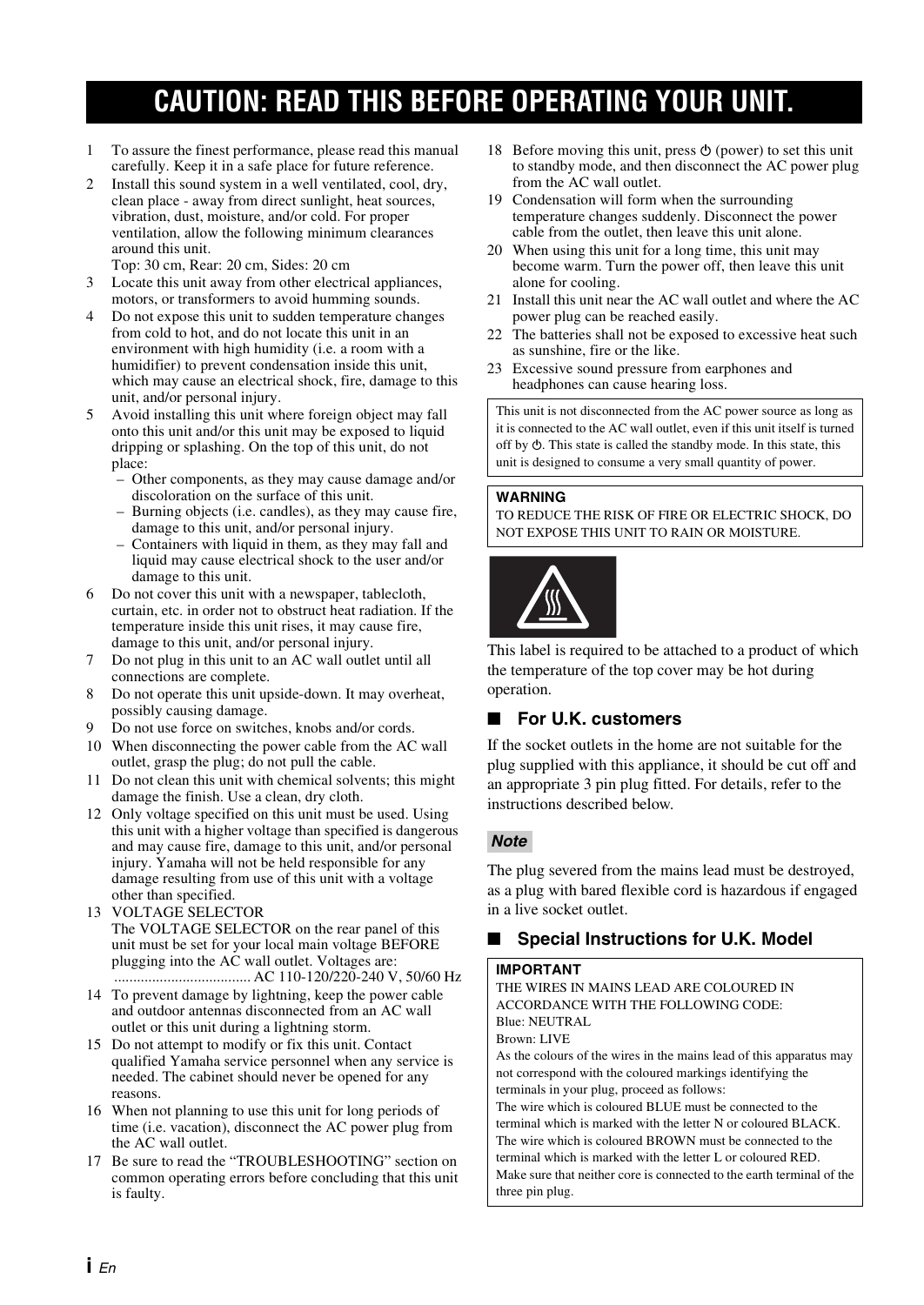### **CONTENTS**

#### **INTRODUCTION**

### **PREPARATION**

### **BASIC OPERATION**

| Enjoying pure, high fidelity sound (Pure Direct)  11 |  |
|------------------------------------------------------|--|
|                                                      |  |
|                                                      |  |

### **ADVANCED OPERATION**

| <b>SETTING THE OPTION MENU FOR EACH</b> |  |
|-----------------------------------------|--|
|                                         |  |
|                                         |  |

### **ADDITIONAL INFORMATION**

**[TROUBLESHOOTING .......................................13](#page-14-0) [SPECIFICATIONS...............................................15](#page-16-0)**

### ■ **About this manual**

- $\leq$  indicates a tip for your operation.
- The instructions in this manual describe the operation of this unit with the supplied remote control. You can also use the buttons or knobs on the front panel if they have the same or similar names as those on the remote control.

### **USEFUL FEATURES**

<span id="page-2-0"></span>This unit allows you to:

- ◆ Enjoy pure, high fidelity sound by using the Pure Direct function (see page 11)
- ◆ Use the remote control of this unit to operate a Yamaha tuner and/or CD player (see page 6)
- ◆ Save power by using the AUTO POWER STANDBY function (see page 12)

### **SUPPLIED ACCESSORIES**

<span id="page-2-1"></span>Please check that you received all of the following parts.

**Remote control <b>Batteries** (x2)



**(AA, R6, UM-3)**



**ADVANCED** 

**ADVANCED<br>OPERATION** 

**BASIC**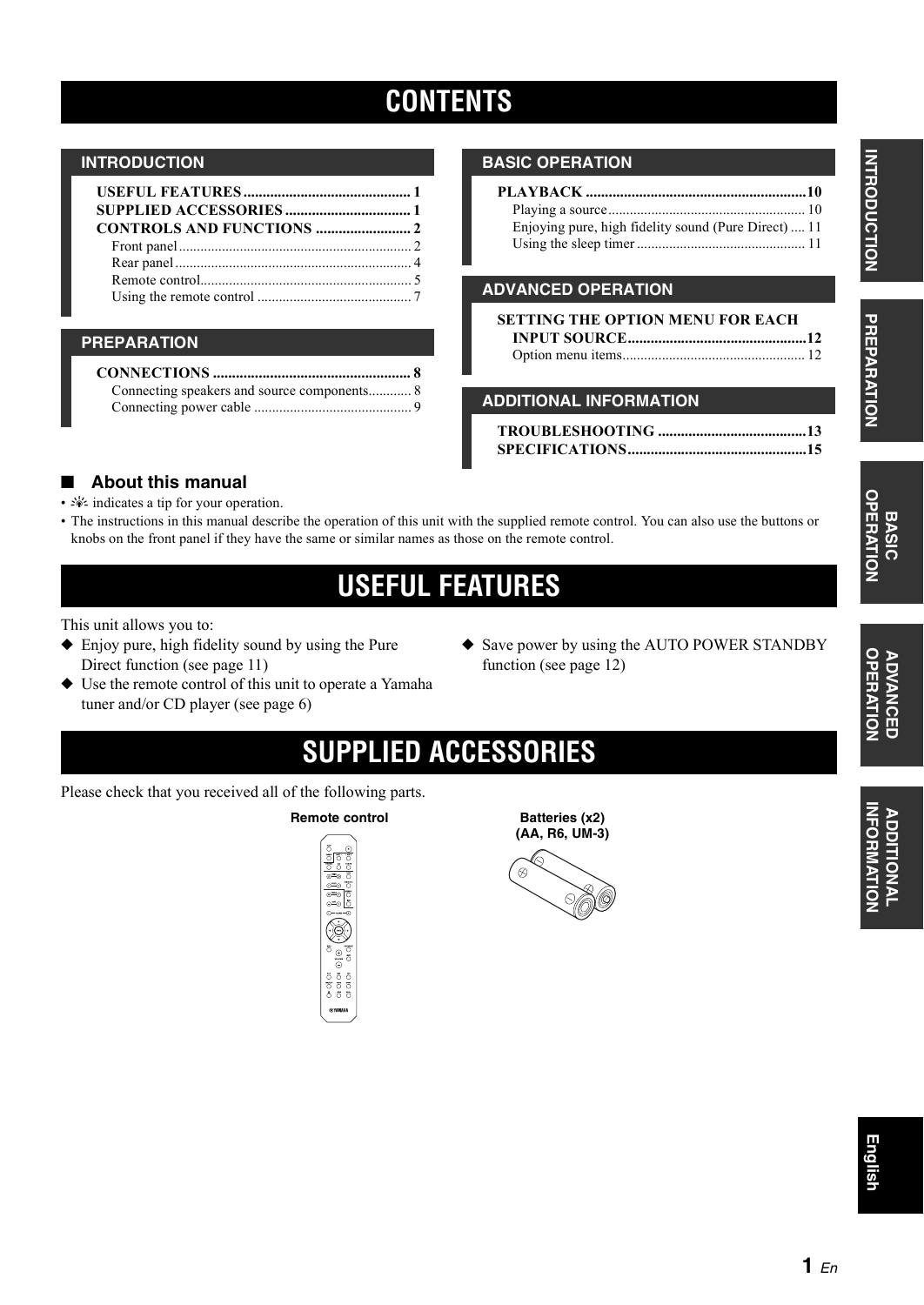# <span id="page-3-0"></span>**INTRODUCTION**

### **CONTROLS AND FUNCTIONS**

<span id="page-3-1"></span>*Front panel*



### ① **(b** (power)

Turns this unit on, or sets it to standby mode.

### *Note*

This unit consumes a small amount of power even when in standby mode.

### 2 **Remote control sensor**

Receives infrared signals from the remote control.

### 3 **STANDBY/ON indicator**

| Indicator           | <b>Status</b>                                                                                                       |
|---------------------|---------------------------------------------------------------------------------------------------------------------|
| <b>Brightly lit</b> | The power of this unit is "on".                                                                                     |
| Dimly lit           | This unit is in "standby" mode.                                                                                     |
| Ωff                 | The power of this unit is "off".<br>To turn off this unit, disconnect<br>the power cable from an AC<br>wall outlet. |

### 4 **SP (SPEAKERS) A/B indicators**

Light up according to the set of speakers selected. Both indicators light up when both sets of speakers are selected.

### 5 **SLEEP indicator**

Lights up when the sleep timer is turned on (see page 11).

6 **Multi-information display** Shows information when adjusting or changing settings.

### 7 **PURE DIRECT indicator**

Lights up when the Pure Direct function is on.

### 8 **Front panel display**

Shows information about the operational status of this unit.

### 9 **PURE DIRECT button**

Reproduces any input source in the purest sound possible. (see page 11).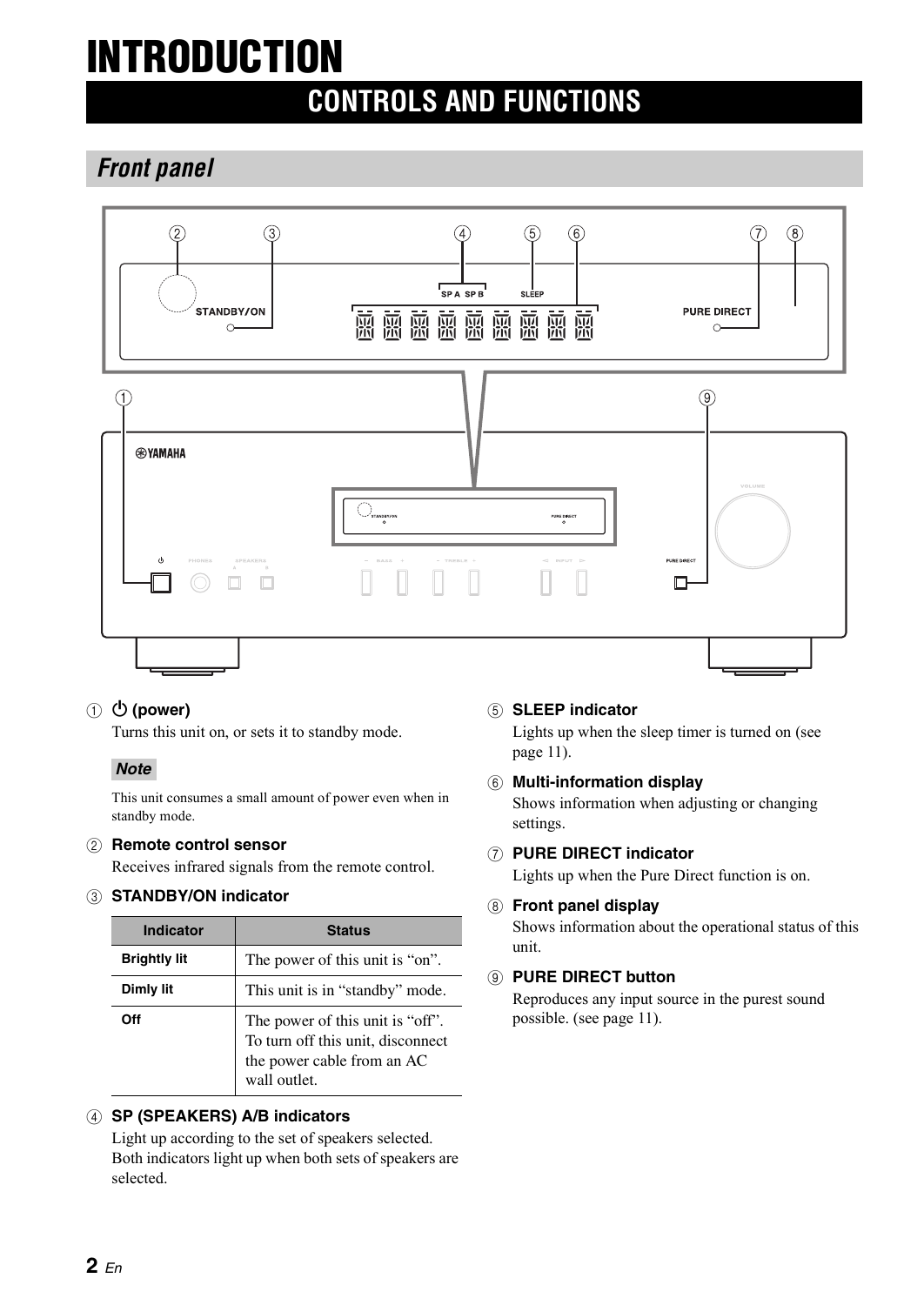

### 0 **PHONES jack**

Outputs audio to your headphones for private listening.

### *Note*

Press SPEAKERS A/B so that the SP A/B indicators (see page [2](#page-3-1)) turn off before you connect your headphones to the PHONES jack.

### A **SPEAKERS A/B**

Turns on or off the speaker set connected to the SPEAKERS A and/or SPEAKERS B terminals on the rear panel each time the corresponding button is pressed (see page 10).

### B **BASS –/+**

Increases or decreases the low frequency response. Control range:  $-10$  dB to  $+10$  dB

### C **TREBLE –/+**

Increases or decreases the high frequency response. Control range: –10 dB to +10 dB

### **(4) INPUT**  $\lhd$  /  $\rhd$

Selects the input source you want to listen to.

### **(16) VOLUME control**

Increases or decreases the sound output level.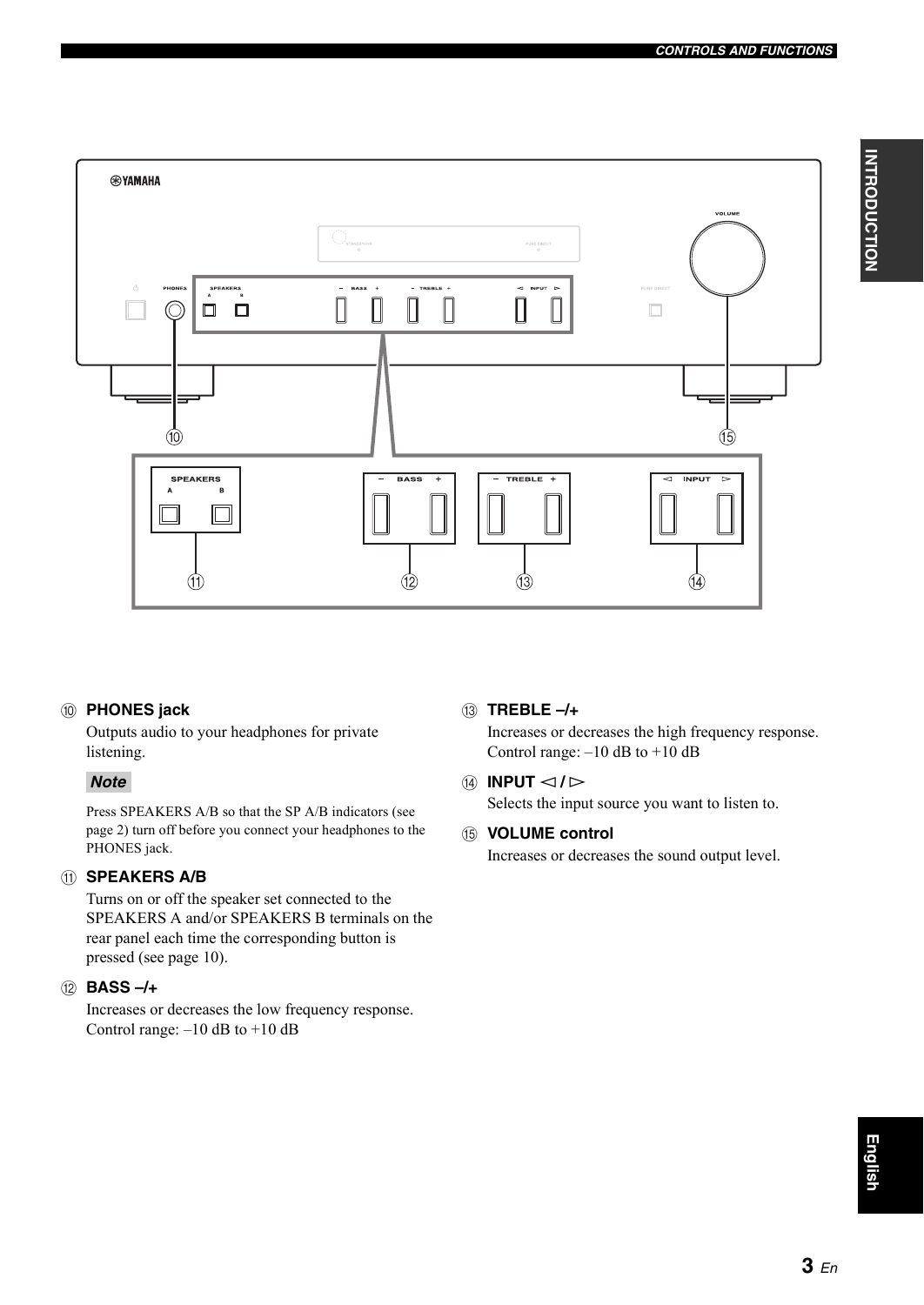### <span id="page-5-0"></span>*Rear panel*



### 1 **Power cable**

For connecting this unit to an AC wall outlet (see page 9).

### 2 **GND terminal**

Used to connect a turntable (see page 8).

### 3 **PHONO jacks**

Used to connect a turntable (see page 8).

### 4 **CD jacks**

Used to connect a CD player (see page 8).

### 5 **TUNER jacks**

Used to connect a tuner (see page 8).

### 6 **LINE 1 jacks**

Used to connect audio components (see page 8).

7 **LINE 2 jacks PB (Playback) jacks**

> Used to connect to audio output jacks of an audio component.

### **REC (Recording) jacks**

Used to connect to audio input jacks of an audio component.

- 8 **SPEAKERS terminals** Used to connect speakers (see page 8).
- 9 **VOLTAGE SELECTOR (Only for General model)**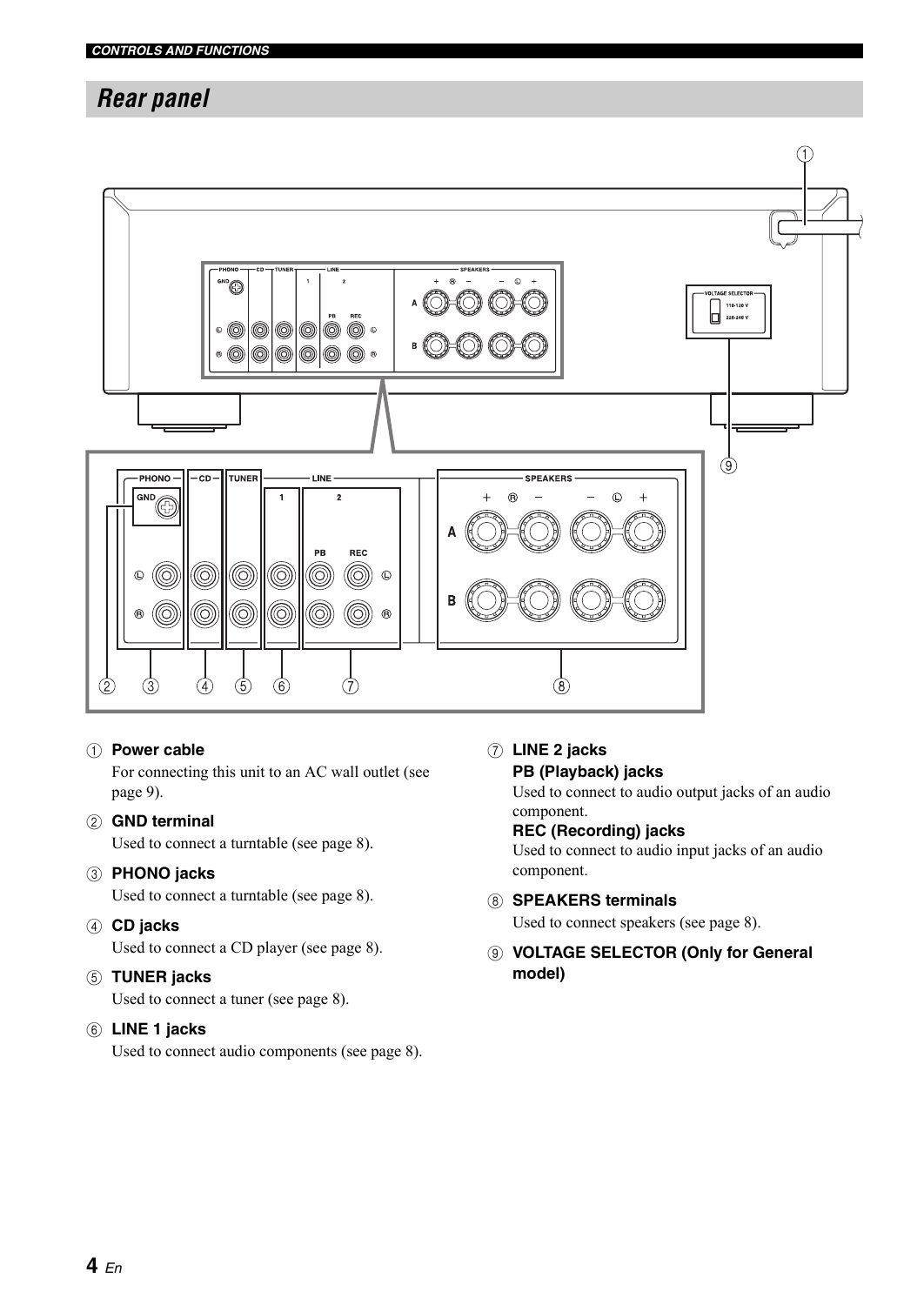### <span id="page-6-0"></span>*Remote control*



### ■ **Common controls**

The following parts and controls can be used no matter which input source is selected.

### 1 **Infrared signal transmitter**

Sends infrared signals.

### ② **(b** (power)

Turns this unit on, or sets it to standby mode.

### 3 **SLEEP**

Sets the sleep timer (see page 11).

### 4 **DIMMER**

Select the brightness level of the front panel display from 3 levels by pressing this button repeatedly.

### $\frac{1}{2}$

- This setting is retained even if you turn off this unit.
- The default setting is the brightest.

### 5 **TREBLE –/+**

Increases or decreases the high frequency response. Control range:  $-10$  dB to  $+10$  dB

### 6 **BASS –/+**

Increases or decreases the low frequency response. Control range: –10 dB to +10 dB

### 7 B **/** C **/** D **/** E **/ ENTER**

Selects and confirms items in the Option menu (see page 12).

### 8 **MENU**

Turns the Option menu on and off (see page 12).

### 9 **VOLUME +/–**

Increases or decreases the sound output level.

### 0 **Input selector buttons**

Select the input source you want to listen to.

#### $\geq 0$

The input source names correspond to the names of the connection jacks on the rear panel.

### *A* **BALANCE L/R**

Adjusts the sound output balance of the left and right speakers to compensate for sound imbalances. Control range:



### B **PURE DIRECT button**

Reproduces any input source in the purest sound possible (see page 11).

### **(13) MUTE**

Mutes the sound output. Press again to restore the sound output to the previous volume level.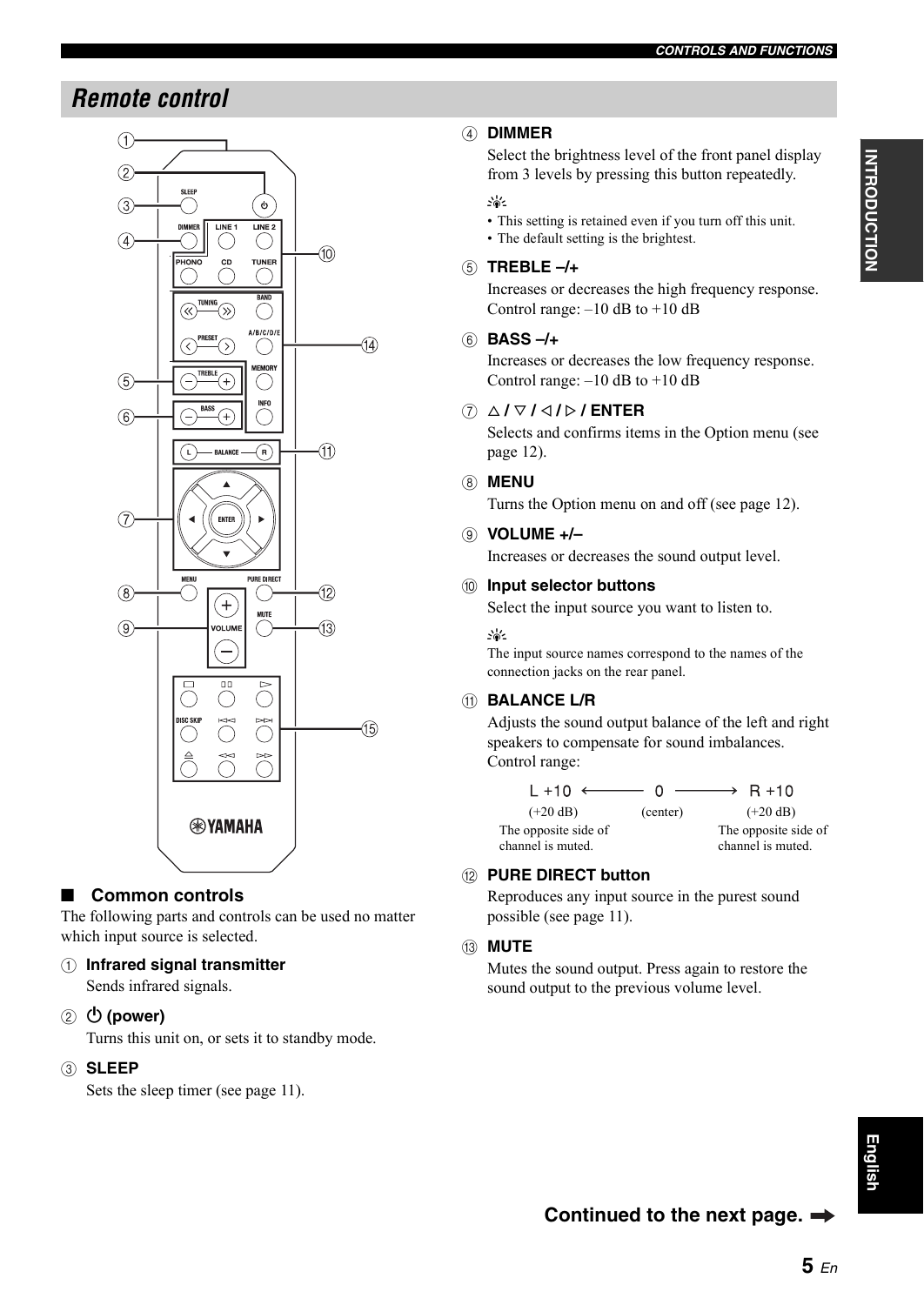### ■ Yamaha tuner control buttons

The following buttons can be used to control various functions of a Yamaha tuner.

### (14) **TUNING**  $\langle \langle 1 \rangle \rangle$

Selects the tuning frequency.

### **A/B/C/D/E, PRESET**  $\langle$  **/**  $\rangle$

Selects a preset FM/AM station. A/B/C/D/E: Selects the preset group from A to E. PRESET  $\langle \rangle$ : Selects the preset number.

### **BAND**

Selects the reception band (FM/AM).

### **MEMORY**

Stores the current FM/AM station as a preset.

### **INFO**

Only for Europe model: Switches information shown on the front panel display.

### *Note*

Even when using a Yamaha tuner, certain components and features may not be available. Refer to your component's owner's manual for more information.

### ■ **Yamaha CD player controls**

The following buttons can be used to control a Yamaha CD player.

#### E **Yamaha CD player control buttons**

|                  | Stops playback                         |
|------------------|----------------------------------------|
| ᄜ                | Pauses playback                        |
|                  | Starts playback                        |
| <b>DISC SKIP</b> | Skips to the next disc in a CD changer |
| κ⊲               | Skips backward                         |
|                  | Skips forward                          |
| ≙                | Ejects the disc                        |
| ⋘                | Rewinds playback                       |
|                  | Fast-forwards playback                 |

### *Note*

Even when using a Yamaha CD player, certain components and features may not be available. Refer to your component's owner's manual for more information.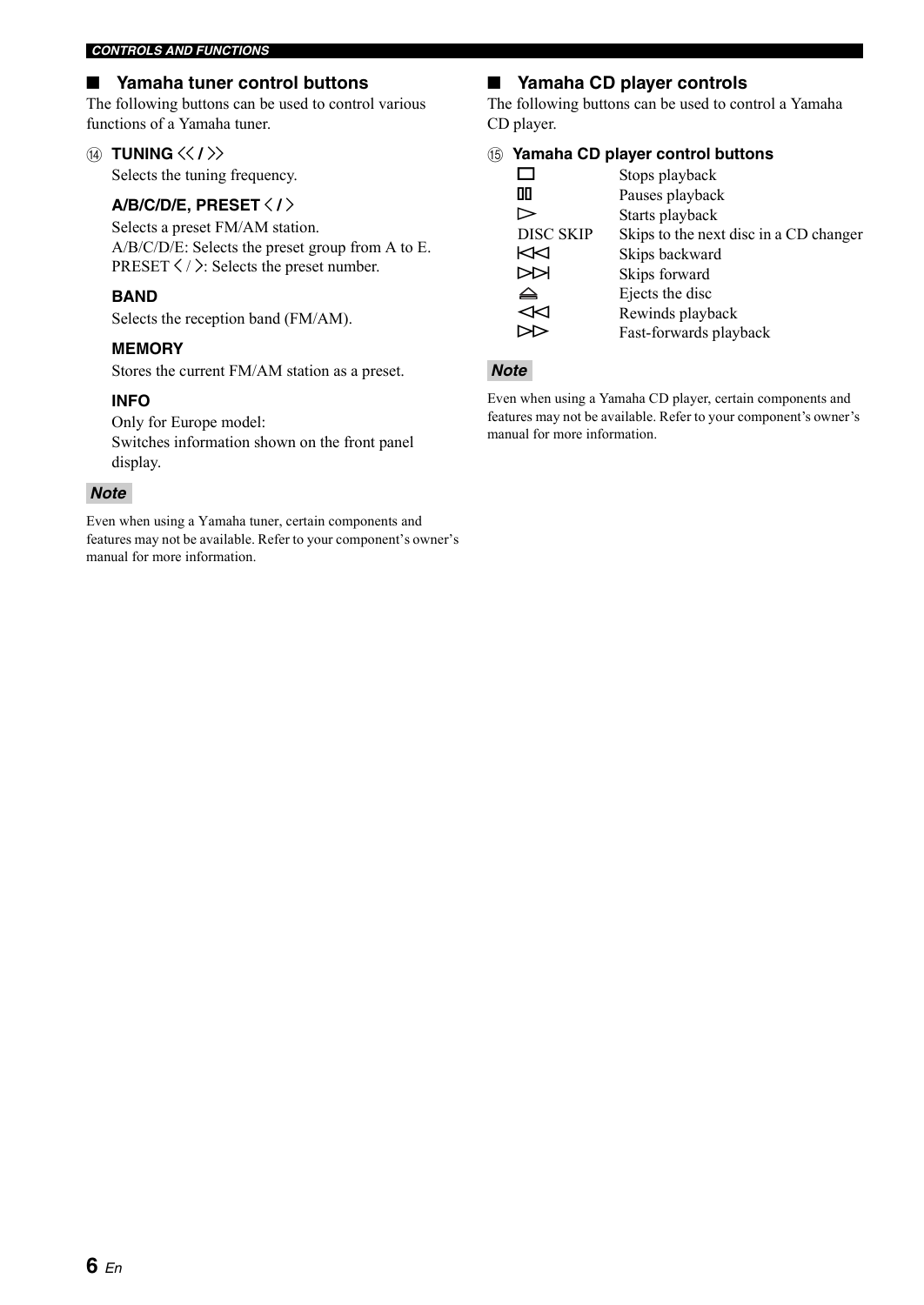### <span id="page-8-0"></span>*Using the remote control*

### ■ **Installing batteries** ■ **Operation range**

Point the remote control at the remote control sensor on this unit and remain within the operating range shown below.





#### **Notes on remote control and batteries**

- The area between the remote control and this unit must be clear of large obstacles.
- Be careful not to spill water or other liquids on the remote control.
- Be careful not to drop the remote control.
- Do not leave or store the remote control in the following conditions:
	- places of high humidity, such as near a bathroom
	- places of high temperatures, such as near a heater or stove
	- places of extremely low temperatures
	- dusty places
- Change all batteries if you notice the operation range of the remote control narrows.
- If the batteries run out, immediately remove them from the remote control to prevent an explosion or acid leak.
- If you find leaking batteries, discard the batteries immediately, taking care not to touch the leaked material. If the leaked material comes into contact with your skin or gets into your eyes or mouth, rinse it away immediately and consult a doctor. Clean the battery compartment thoroughly before installing new batteries.
- Do not use old batteries together with new ones. This may shorten the life of the new batteries or cause old batteries to leak.
- Do not use different types of batteries (such as alkaline and manganese batteries) together. Batteries that look the same may have a different specification.
- Before inserting new batteries, wipe the battery compartment clean.
- Dispose of batteries according to your regional regulations.
- Keep the batteries in a location out of reach of children.
- Batteries can be dangerous if a child were to put in his or her mouth.
- If you plan not to use this unit for a long period of time, remove the batteries from this unit. Otherwise, the batteries will wear out, possibly resulting in a leakage of battery liquid that may damage this unit.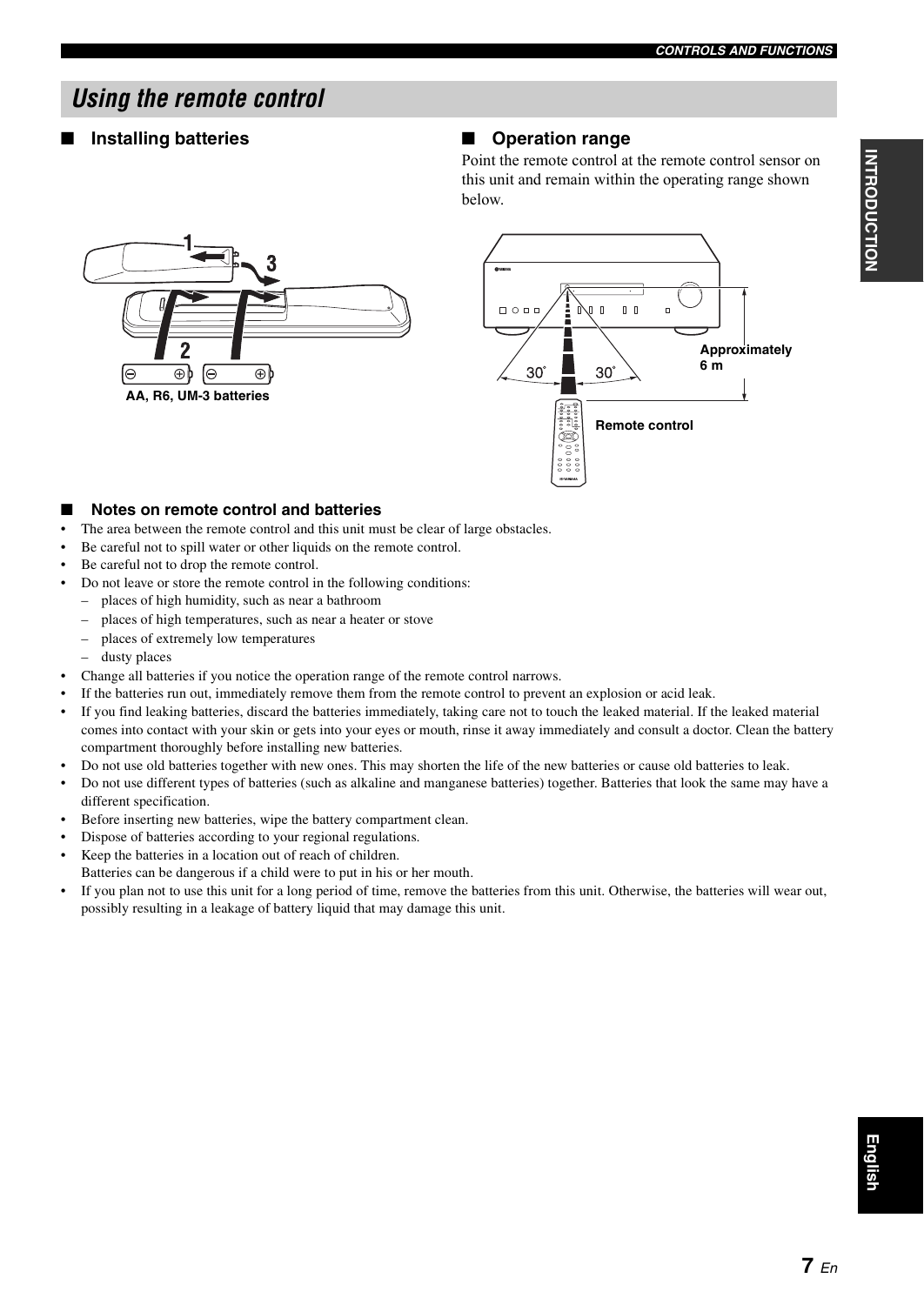# <span id="page-9-0"></span>**PREPARATION**

### **CONNECTIONS**

### <span id="page-9-1"></span>*Connecting speakers and source components*

Make sure to connect L (left) to L, R (right) to R, "+" to "+" and "-" to "-". If the connections are faulty, no sound will be heard from the speakers, and if the polarity of the speaker connections is incorrect, the sound will be unnatural and lack bass. Refer to the owner's manual for each of your components. Make sure to use RCA cables to connect audio components.

*CAUTION*

- Do not connect this unit or other components to the main power until all connections between components are complete.
- Do not let bare speaker wires touch each other or any metal part of this unit. This could damage this unit and/or the speakers.



 $\geq 0$ 

- The PHONO jacks are designed for connecting a turntable with an MM cartridge.
- Connect your turntable to the GND terminal to reduce noise in the signal. However, for some turntables, you may hear less noise without the GND connection.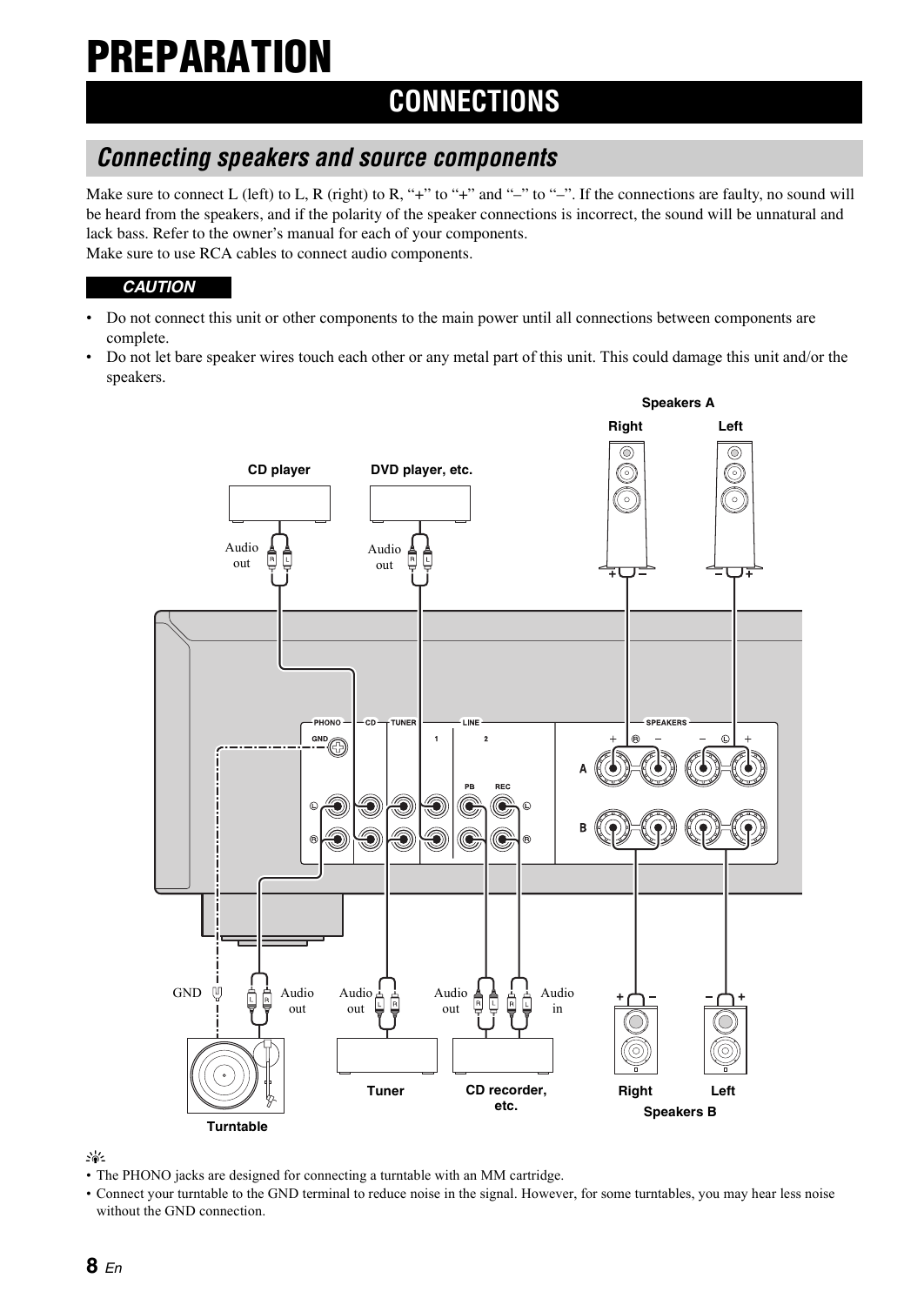### ■ **REC jacks**

- The REC jacks output audio signals of the currently selected input (except when LINE 2 is selected).
- Volume level, tone control, balance and Pure Direct settings do not affect the REC jacks.

### **Connecting speaker cables**

- $(1)$  Remove approximately 10 mm of insulation from the end of each speaker cable.
- 2 Twist the bare wires of the cable firmly together.
- 3 Unscrew the knob.
- 4 Insert one bare wire into the hole in the side of each terminal.
- 5 Tighten the knob to secure the wire.



### ■ Connecting via banana plug **(Except for Asia, U.K. and Europe models)**

- 1 Tighten the knob.
- 2 Insert the banana plug into the end of the corresponding terminal.



### *CAUTION*

Speaker impedance must be set as shown below.

| <b>Speaker connection</b>                  | <b>Speaker impedance</b>                                     |
|--------------------------------------------|--------------------------------------------------------------|
| <b>SPEAKERS A or</b><br><b>SPEAKERS B</b>  | $8 \Omega$ or higher                                         |
| <b>SPEAKERS A and</b><br><b>SPEAKERS B</b> | 16 $\Omega$ or higher<br>(except for North<br>America model) |
| <b>Bi-wiring</b>                           | $8 \Omega$ or higher                                         |

### ■ **Bi-wire connection**

Bi-wire connection separates the woofer from the combined midrange and tweeter section. A bi-wire compatible speaker has four binding post terminals. These two sets of terminals allow the speaker to be split into two independent sections. With these connections, the mid and high frequency drivers are connected to one set of terminals and the low frequency driver to another set of terminals.

#### **Rear panel**



Connect the other speaker to the other set of terminals in the same way.

### *Note*

When making bi-wire connections, remove the shorting bridges or cables on the speaker.

### $\geq \phi'$

To use the bi-wire connections, press SPEAKERS A and SPEAKERS B on the front panel so that both SP A and B light up on the front panel display.

### <span id="page-10-0"></span>*Connecting power cable*

Plug the power cable into an AC wall outlet after all other connections are complete.

### *CAUTION*

Only for General model:

Before connecting the power cable, make sure you set VOLTAGE SELECTOR of this unit according to your local voltage. Improper setting of VOLTAGE SELECTOR may cause fire and damage to this unit.



**English**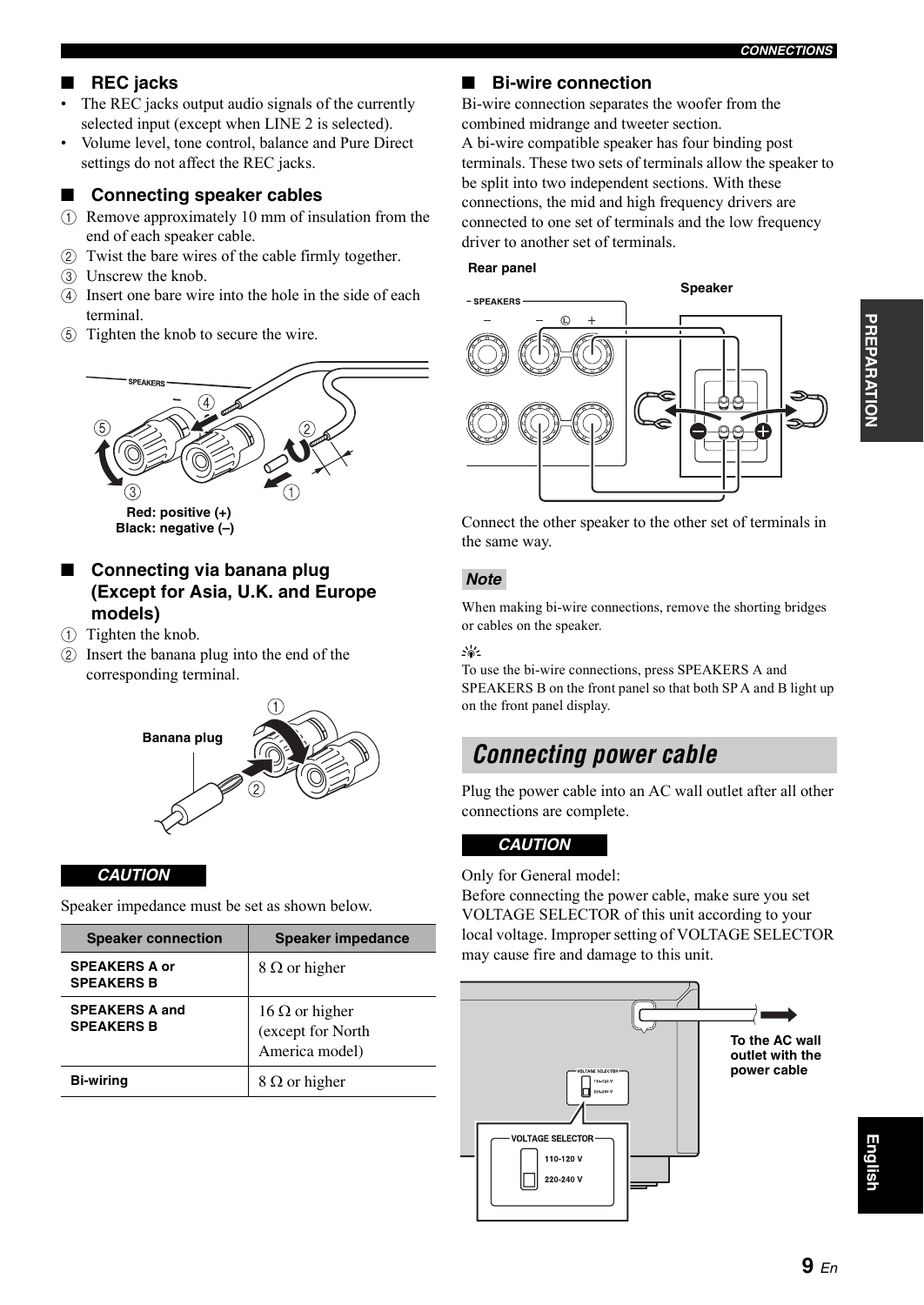# <span id="page-11-0"></span>**BASIC OPERATION**

### **PLAYBACK**

### <span id="page-11-1"></span>*Playing a source*





- **1** Press  $\circledcirc$  (power) to turn on this unit.
- **2 Press one of the Input selector buttons to select the desired input source.**
- **3 Press SPEAKERS A and/or SPEAKERS B on the front panel to select desired speaker(s).**

### *Notes*

- When one set of speakers is connected using bi-wire connections, or when using two sets of speakers simultaneously (A and B), make sure SP A and SP B are displayed on the front panel display.
- When listening with headphones, turn off the speakers.

| ∸ |  |
|---|--|

### **4 Play the source.**

### **5 Press VOLUME +/– to adjust the sound output level.**

 $\geq \phi'$ 

You can adjust the tonal quality by using BASS –/+, TREBLE –/+, and the left/right sound balance of speakers by using BALANCE L/R (see page 5).

### **6 When finished listening, press**  $\circ$  **(power) to set this unit to standby mode.**

Press  $\Phi$  (power) to turn this unit on again.

 $\frac{1}{2}$ %

- You can also use the buttons or knobs on the front panel if they have the same or similar names as those on the remote control.
- For recording, see page 4.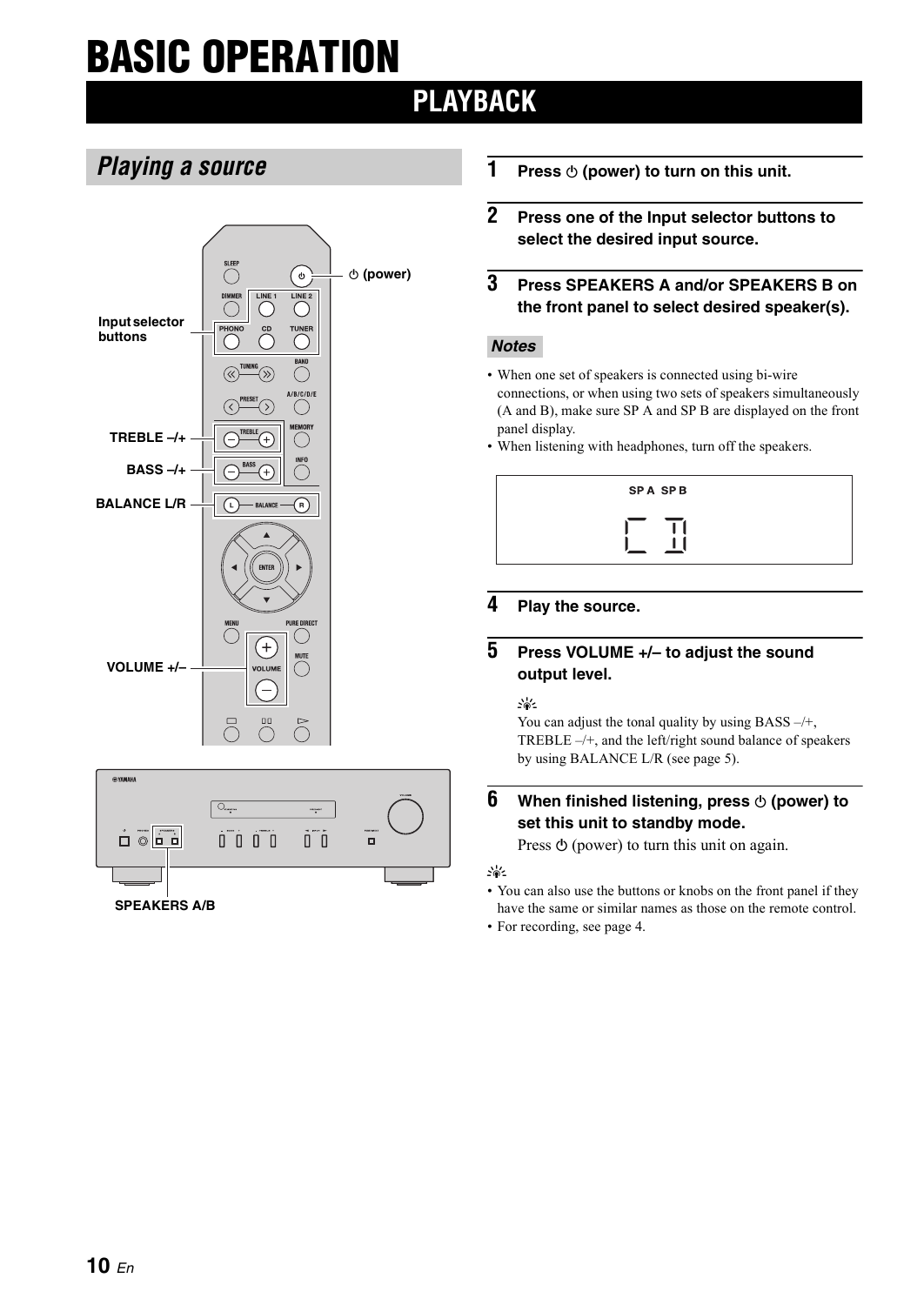### <span id="page-12-0"></span>*Enjoying pure, high fidelity sound (Pure Direct)*

The Pure Direct function bypasses unnecessary circuitry in this unit to reduce electrical noise when playing the selected source. This allows you to enjoy high fidelity sound quality.

The PURE DIRECT indicator lights up and the front panel display turns off after a few seconds.



### *Note*

The BASS, TREBLE, and BALANCE controls do not function while the PURE DIRECT feature is turned on.

### <span id="page-12-1"></span>*Using the sleep timer*

Use this feature to automatically set this unit to standby mode after a certain amount of time. The sleep timer is useful when you are going to sleep while this unit is playing or recording a source.



### **Press SLEEP repeatedly to set the amount of time before this unit is set to standby mode.**

Each time you press SLEEP, the front panel display changes cyclically as shown below.



The SLEEP indicator blinks while setting the amount of time for the sleep timer.



If the sleep timer is set, the SLEEP indicator on the front panel display lights up.

### $\geq 0$

To cancel the sleep timer, do one of the following: – Select "SLEEP OFF".

– Set this unit to standby mode.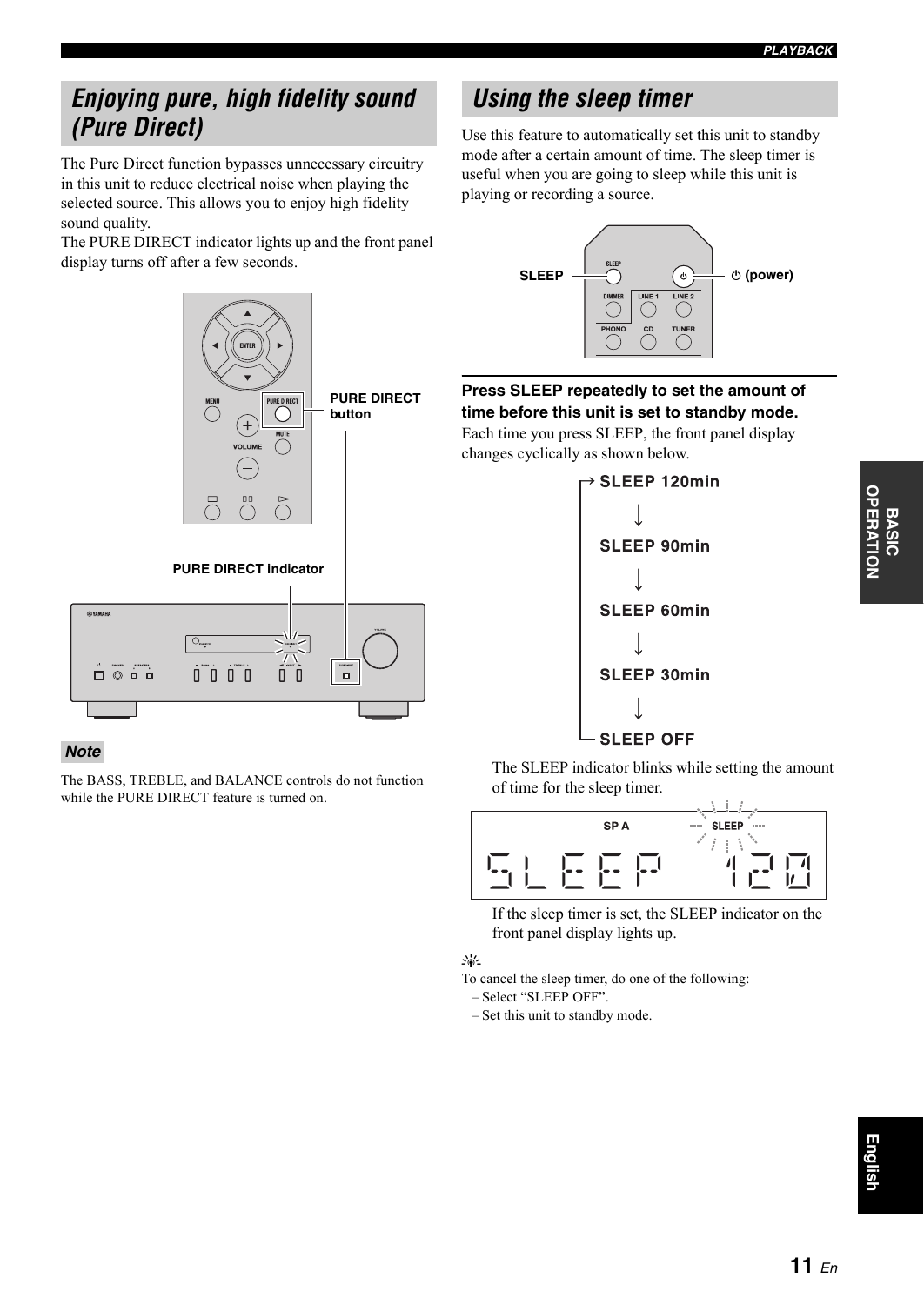# <span id="page-13-0"></span>**ADVANCED OPERATION SETTING THE OPTION MENU FOR EACH INPUT SOURCE**

The Option menu allows you to configure various settings for each input source and recall those settings automatically when an input source is selected.



### **1 Press one of the Input selector buttons to select the desired input source.**

- **2 Press MENU.**
- **3** Press  $\triangle$  /  $\triangledown$  to select the desired menu item, **and then press ENTER.**
- **4 Press**  $\triangle$  /  $\triangledown$  to change the settings.

#### $\geq \phi'$

- For certain menu items, you must press ENTER to save the new setting.
- To return to the screen where you can select menu items, press  $\triangleleft$ .

**5 To exit the Option menu, press MENU.**

### <span id="page-13-1"></span>*Option menu items*

| <b>Menu</b> item                         | <b>Description</b>                                                                                                                                                                                             |
|------------------------------------------|----------------------------------------------------------------------------------------------------------------------------------------------------------------------------------------------------------------|
| <b>MAX VOL</b>                           | Sets the maximum volume level so that the volume will not be accidentally increased above a<br>certain level.<br>Adjustable range: 01 to 99, MAX*                                                              |
| INITIAL VOLUME (INIT VOL)                | Sets the volume at the time this unit is turned on. When this parameter is set to "OFF", the<br>volume level used when this unit was set to standby is applied.<br>Adjustable range: OFF*, MUTE, 01 to 99, MAX |
| <b>AUTO POWER STANDBY</b><br>(AUTO STBY) | Sets this unit to standby mode automatically if no operation is performed in the specified time.<br>Choices: OFF/2H/4H/8H*/12H                                                                                 |

 $\geq \phi'$ 

The default settings are marked with "\*".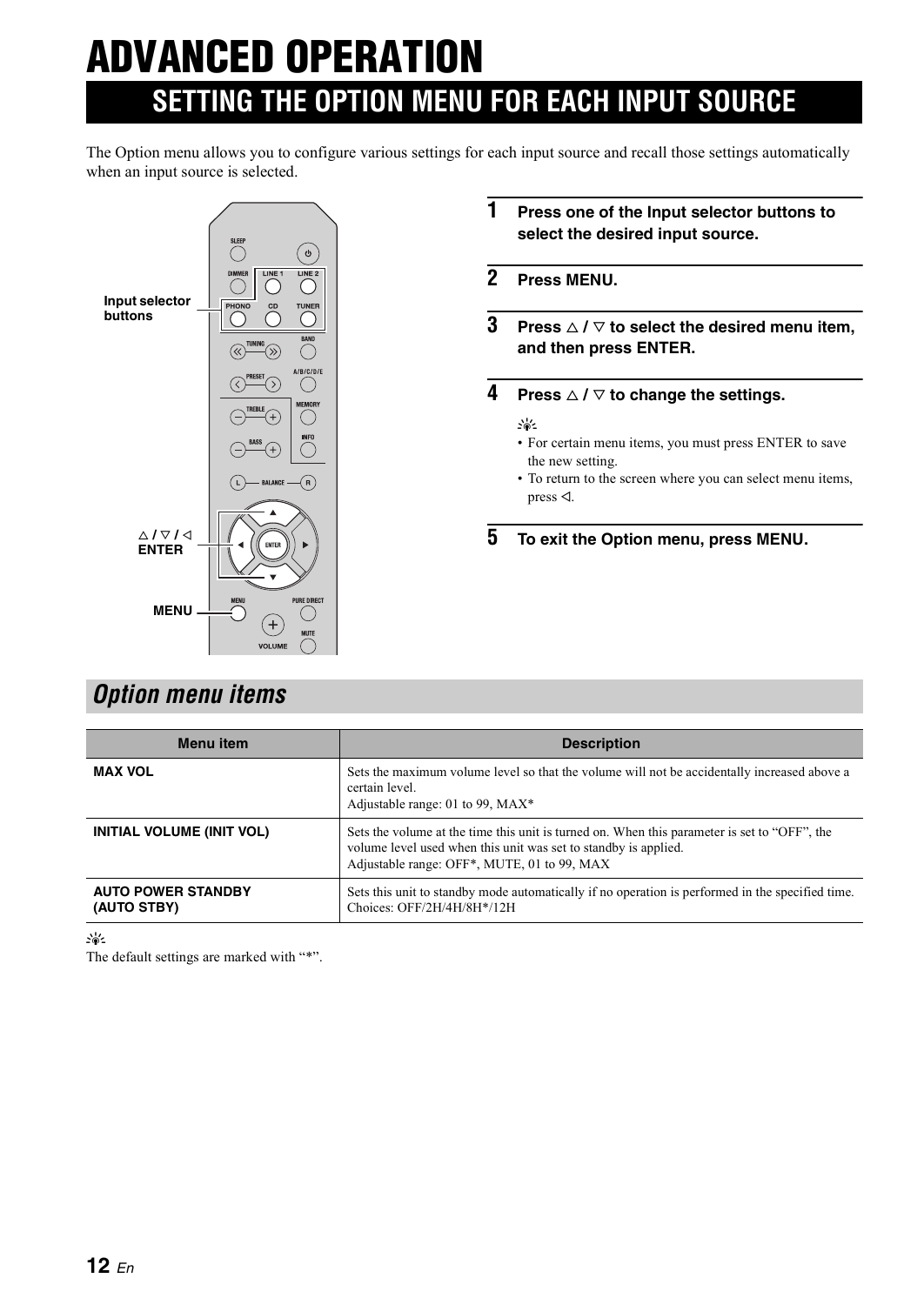# <span id="page-14-0"></span>**ADDITIONAL INFORMATION TROUBLESHOOTING**

Refer to the chart below if this unit does not function properly. If the problem you are experiencing is not listed below or if the instructions below do not help, set this unit to standby mode, disconnect the power cable, and then contact the nearest authorized Yamaha dealer or service center.

### ■ **General**

| <b>Problem</b>                              | Cause                                                                                                                  | Remedy                                                                                                                                                   | See<br>page |
|---------------------------------------------|------------------------------------------------------------------------------------------------------------------------|----------------------------------------------------------------------------------------------------------------------------------------------------------|-------------|
| This unit fails to turn<br>on.              | The power cable is not connected or the<br>plug is not completely inserted.                                            | Connect the power cable firmly.                                                                                                                          |             |
|                                             | The impedance setting of the connected<br>speaker is too small.                                                        | Use speaker(s) with proper speaker impedance.                                                                                                            | 9           |
|                                             | The protection circuitry has been activated<br>because of a short circuit, etc.                                        | Check that the speaker wires are not touching each<br>other and then turn the power of this unit back on.                                                | 8           |
|                                             | This unit has been exposed to a strong<br>external electric shock (such as lightning<br>or strong static electricity). | Set this unit to standby mode, disconnect the power<br>cable, plug it back in after 30 seconds, then use it<br>normally.                                 |             |
| No sound                                    | Incorrect input or output cable<br>connections.                                                                        | Connect the cables properly. If the problem persists,<br>the cables may be defective.                                                                    | 8           |
|                                             | No appropriate input source has been<br>selected.                                                                      | Select an appropriate input source by pressing one of<br>the Input selector buttons on the remote control<br>(INPUT $\lhd$ / $\rhd$ on the front panel). | 10          |
|                                             | The SPEAKERS A/B switches are not set<br>properly.                                                                     | Turn on the corresponding SPEAKERS A or<br>SPEAKERS B.                                                                                                   | 10          |
|                                             | Speaker connections are not secure.                                                                                    | Secure the connections.                                                                                                                                  | 8           |
|                                             | Output has been muted.                                                                                                 | Deactivate the mute function.                                                                                                                            | 5           |
|                                             | The MAX VOL or INITIAL VOLUME<br>setting is set too low.                                                               | Set the setting to a higher value.                                                                                                                       | 12          |
|                                             | The component corresponding to the<br>selected input source is turned off or is not<br>playing.                        | Turn the component on and make sure it is playing.                                                                                                       |             |
| The sound suddenly<br>goes off.             | The protection circuitry has been activated<br>because of a short circuit, etc.                                        | Check that the speaker wires are not touching each<br>other and then turn the power of this unit back on.                                                | 8           |
|                                             | This unit has become too hot.                                                                                          | Make sure the openings on the top panel are not<br>blocked.                                                                                              |             |
|                                             | The AUTO POWER STANDBY or<br>SLEEP function has set this unit to<br>standby mode.                                      | Change the AUTO POWER STANDBY setting to a<br>longer setting or OFF from the Option menu by<br>pressing MENU.                                            | 12          |
| Only the speaker on<br>one side can be      | Incorrect cable connections.                                                                                           | Connect the cables properly. If the problem persists,<br>the cables may be defective.                                                                    | 8           |
| heard.                                      | Incorrect setting for the BALANCE L/R<br>setting.                                                                      | Set the BALANCE L/R setting to the appropriate<br>position.                                                                                              | 5           |
| There is a lack of bass<br>and no ambience. | The $+$ and $-$ wires are connected in<br>reverse at the amplifier or the speakers.                                    | Connect the speaker wires to the correct $+$ and $-$<br>phase.                                                                                           | 8           |
| A "humming" sound<br>can be heard.          | Incorrect cable connections.                                                                                           | Connect the audio plugs firmly. If the problem<br>persists, the cables may be defective.                                                                 | 8           |
|                                             | No connection from the turntable to the<br>GND terminal.                                                               | Make the GND connection between the turntable and<br>this unit.                                                                                          | 8           |

**INFORMATION INFORMATION ADDITIONAL ADDITIONAL** 

**English**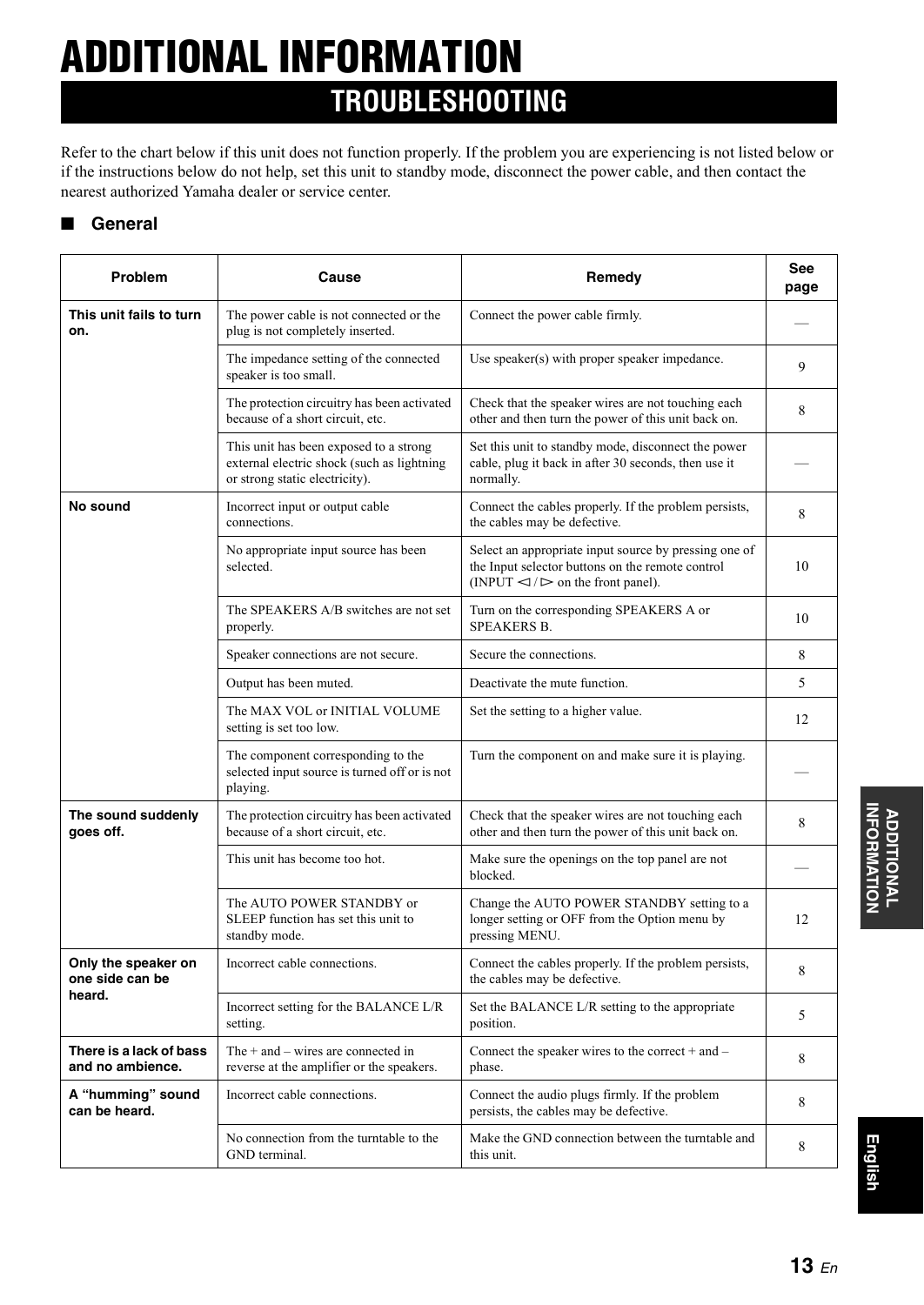| Problem                                                                                                                 | Cause                                                                                                                                      | Remedy                                                                                                                          | <b>See</b><br>page |
|-------------------------------------------------------------------------------------------------------------------------|--------------------------------------------------------------------------------------------------------------------------------------------|---------------------------------------------------------------------------------------------------------------------------------|--------------------|
| The volume level<br>cannot be increased.<br>or the sound is<br>distorted.                                               | The component connected to the LINE 2<br>PB/REC jacks of this unit is turned off.                                                          | Turn on the power of the component.                                                                                             |                    |
| The sound is<br>degraded when<br>listening with<br>headphones<br>connected to a CD<br>player connected to<br>this unit. | This unit has been set to standby mode.                                                                                                    | Turn on the power of this unit.                                                                                                 | 10                 |
| The BASS, TREBLE<br>and BALANCE<br>settings do not<br>applied to the sound.                                             | The PURE DIRECT function is turned on.                                                                                                     | The PURE DIRECT function must be turned off to<br>apply these settings to the sound.                                            | 11                 |
| The remote control<br>does not work nor<br>function properly.                                                           | Wrong distance or angle.                                                                                                                   | The remote control will function within a maximum<br>range of 6 m and no more than 30 degrees off-axis<br>from the front panel. | 7                  |
|                                                                                                                         | Direct sunlight or lighting (from an<br>inverter type of fluorescent lamp, etc.) is<br>striking the remote control sensor of this<br>unit. | Reposition this unit.                                                                                                           |                    |
|                                                                                                                         | The batteries are weak.                                                                                                                    | Replace all batteries.                                                                                                          | $\tau$             |
| Your tuner and/or CD<br>player cannot be<br>operated with the<br>remote control.                                        | The remote control does not support the<br>tuner and/or CD player.                                                                         | Refer to the owner's manual supplied with the tuner<br>and/or CD palyer.                                                        |                    |
| "OVER HEAT"<br>appears on the front<br>panel display.                                                                   | This unit has become too hot.                                                                                                              | Make sure the openings on the top panel are not<br>blocked.                                                                     |                    |
| "CHECK SP" appears<br>on the front panel<br>display.                                                                    | Speaker cables got shorted out.                                                                                                            | Twist bare wires of speaker cables firmly, and then<br>connect to this unit and speakers properly.                              |                    |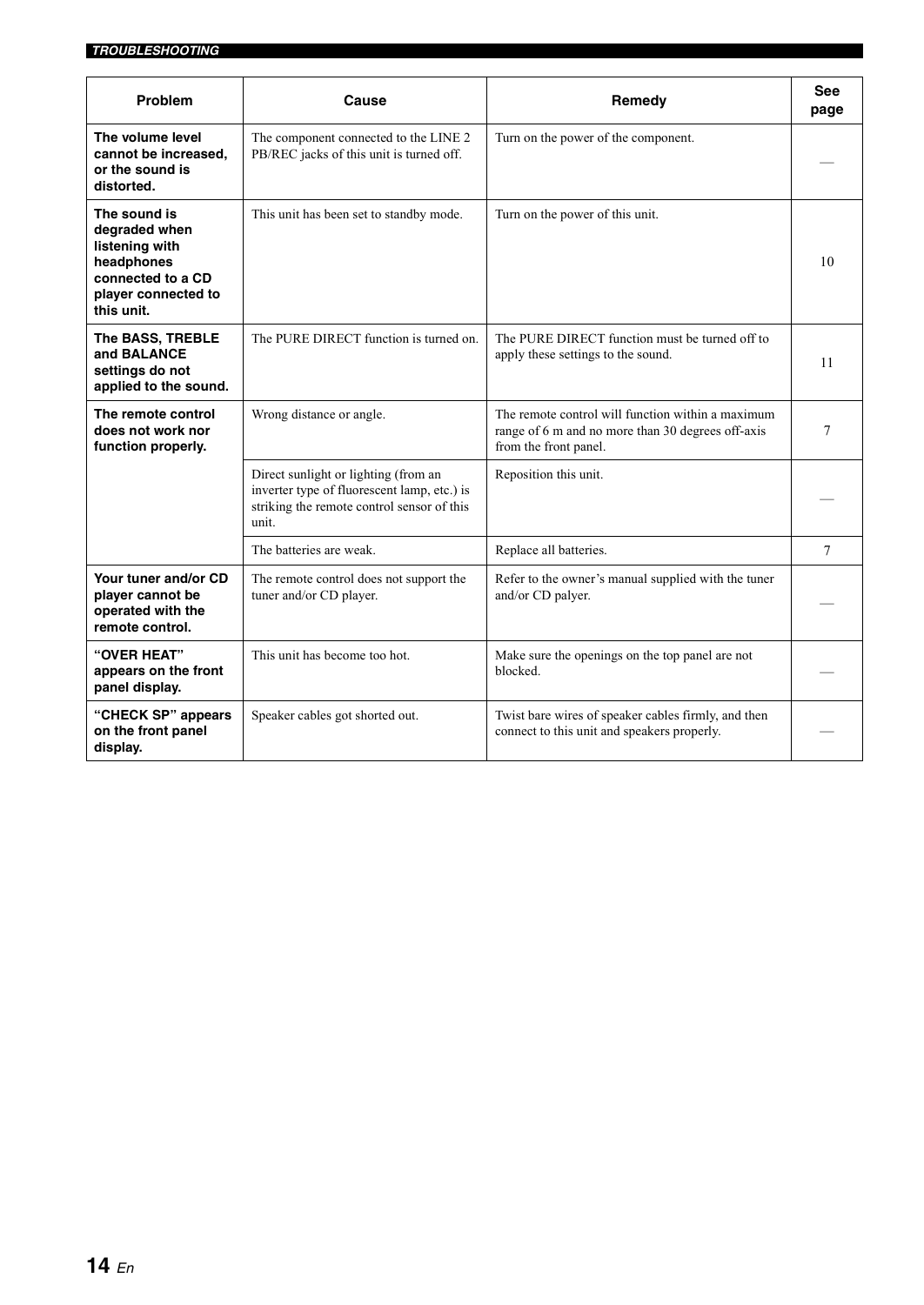### **SPECIFICATIONS**

### <span id="page-16-0"></span>**AUDIO SECTION**

| • Minimum RMS output power                                        |
|-------------------------------------------------------------------|
| $(8 \Omega, 40 \text{ Hz to } 20 \text{ kHz}, 0.2\% \text{ THD})$ |
| [General, Korea, Australia, U.K. and Europe models]               |
|                                                                   |
|                                                                   |
| • Dynamic power per channel (IHF) $(8/6/4/2 \Omega)$              |
| [General, Korea, Australia, U.K. and Europe models]               |
|                                                                   |
| • Maximum power per channel                                       |
| $(4 \Omega, 1 \text{ kHz}, 0.7\% \text{ THD})$                    |
|                                                                   |
|                                                                   |
| • Input sensitivity/Input impedance (1 kHz, 100 W/8 $\Omega$ )    |
|                                                                   |
|                                                                   |
| • Output level/Output impedance                                   |
| CD, etc. (Input 1 kHz, 500 mV)                                    |
|                                                                   |
| CD, etc. (Input 1 kHz, 500 mV, 8 $\Omega$ )                       |
|                                                                   |
| • Frequency response                                              |
|                                                                   |
|                                                                   |
| • RIAA equalization deviation                                     |
|                                                                   |
|                                                                   |
| • Total harmonic distortion                                       |
| PHONO (MM) to REC (20 Hz to 20 kHz, 2 V) $0.025\%$ or less        |
| CD, etc. to SPEAKERS                                              |
|                                                                   |
|                                                                   |

• Signal to noise ratio (IHF-A network)

| $\lceil$ China, Rorea, Fabatana, C.R., Earope and Fibia models |
|----------------------------------------------------------------|
|                                                                |
|                                                                |
|                                                                |
|                                                                |

\* Specifications are subject to change without notice.

### **Information for Users on Collection and Disposal of Old Equipment and Used Batteries**



These symbols on the products, packaging, and/or accompanying documents mean that used electrical and electronic products and batteries should not be mixed with general household waste. For proper treatment, recovery and recycling of old products and used batteries, please take them to applicable collection points, in accordance with your national legislation and the Directives 2002/96/EC and 2006/66/EC.



By disposing of these products and batteries correctly, you will help to save valuable resources and prevent any potential negative effects on human health and the environment which could otherwise arise from inappropriate waste handling.

For more information about collection and recycling of old products and batteries, please contact your local municipality, your waste disposal service or the point of sale where you purchased the items.

Pb

### **[Information on Disposal in other Countries outside the European Union]**

These symbols are only valid in the European Union. If you wish to discard these items, please contact your local authorities or dealer and ask for the correct method of disposal.

### **Note for the battery symbol (bottom two symbol examples):**

This symbol might be used in combination with a chemical symbol. In this case it complies with the requirement set by the Directive for the chemical involved.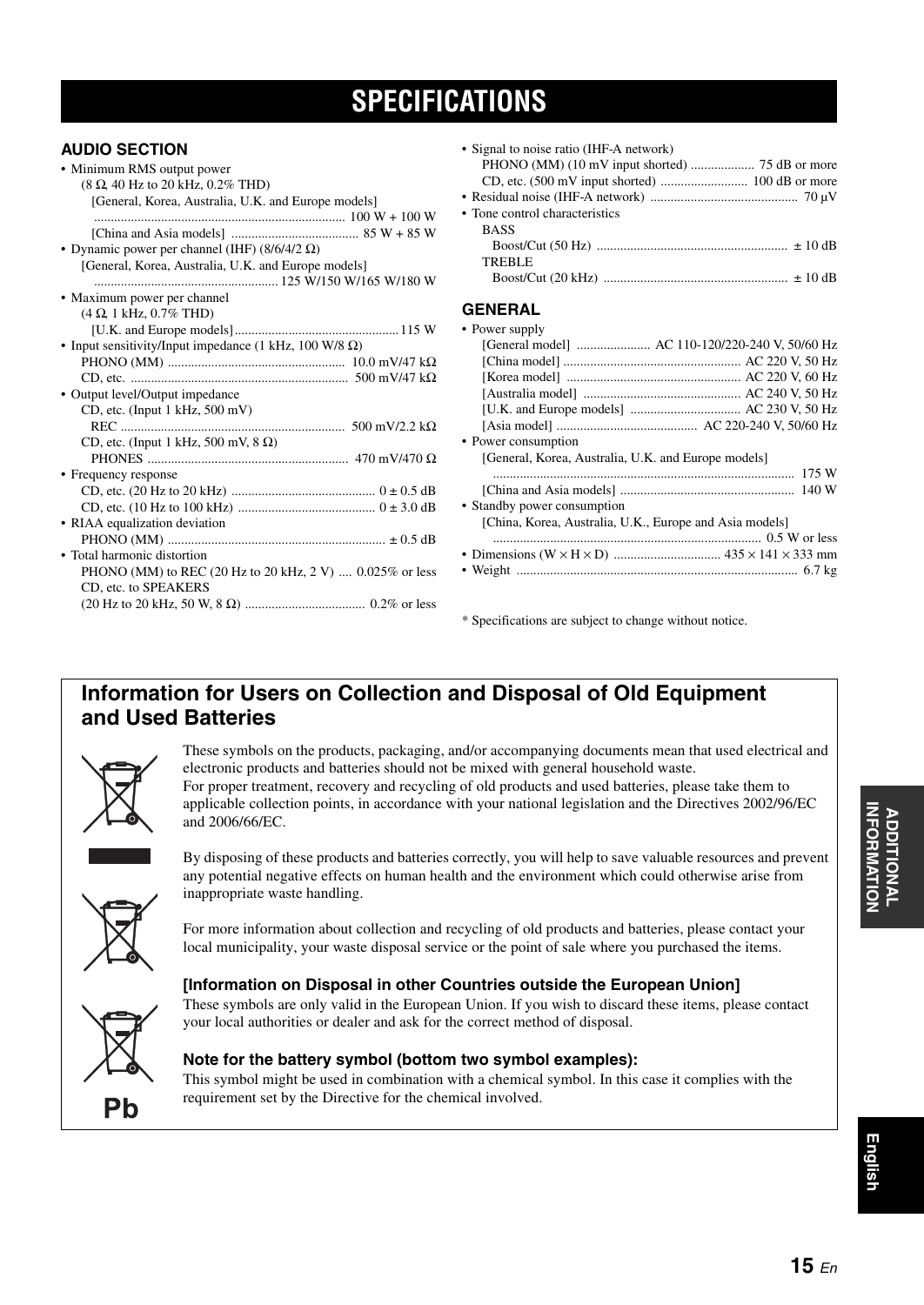### **PRECAUCIÓN: LEA LAS INDICACIONES SIGUIENTES ANTES DE UTILIZAR ESTE APARATO.**

- 1 Para asegurar el mejor rendimiento de este aparato, lea atentamente este manual. Y luego guárdelo en un lugar seguro para poder consultarlo en el futuro en caso de ser necesario.
- 2 Instale este sistema de sonido en un lugar bien ventilado, fresco, seco y limpio, y alejado de la luz solar directa, fuentes de calor, vibración, polvo, humedad y/o frío. Para garantizar una ventilación correcta deberán existir las siguientes distancias mínimas alrededor de la unidad. Arriba: 30 cm Atrás: 20 cm

A los lados: 20 cm

- 3 Coloque este aparato lejos de otros aparatos eléctricos, motores o transformadores, para evitar así los ruidos de zumbido.
- 4 No exponga este aparato a cambios bruscos de temperaturas, del frío al calor, ni lo coloque en lugares muy húmedos (una habitación con deshumidificador, por ejemplo), para impedir así que se forme condensación en su interior, lo que podría causar una descarga eléctrica, un incendio, daños en el aparato y/o lesiones a las personas.
- 5 Evite instalar este aparato en un lugar donde puedan caerle encima objetos extraños y/o donde quede expuesto al goteo o a la salpicadura de líquidos. Encima de este aparato no ponga:
	- Otros componentes, porque pueden causar daños y/o decoloración en la superficie de este aparato.
	- Objetos con fuego (velas, por ejemplo), porque pueden causar un incendio, daños en el aparato y/o lesiones a las personas.
	- Recipientes con líquidos, porque pueden caerse y derramar el líquido, causando descargas eléctricas al usuario y/o dañando el aparato.
- 6 No tape este aparato con un periódico, mantel, cortina, etc. para no impedir el escape del calor. Si aumenta la temperatura en el interior del aparato, esto puede causar un incendio, daños en el aparato y/o lesiones a las personas.
- 7 No enchufe este aparato a una toma de corriente hasta después de haber terminado todas las conexiones.
- 8 No ponga el aparato al revés. Podría recalentarse y posiblemente causar daños.
- 9 No utilice una fuerza excesiva con los conmutadores, los controles y/o los cables.
- 10 Cuando desconecte el cable de alimentación de la toma de corriente, sujete la clavija y tire de ella; no tire del propio cable.
- 11 No limpie este aparato con disolventes químicos porque podría estropear el acabado. Utilice un paño limpio y seco para limpiar el aparato.
- 12 Utilice solamente la tensión especificada en este aparato. Utilizar el aparato con una tensión superior a la especificada resulta peligroso y puede producir un incendio, daños en el aparato y/o lesiones a las personas. Yamaha no se hará responsable de ningún daño debido al uso de este aparato con una tensión diferente de la especificada.

### 13 VOLTAGE SELECTOR

El selector VOLTAGE SELECTOR del panel posterior de este aparato se deberá poner en la posición correspondiente a la tensión empleada en su localidad ANTES de conectar el aparato a la red de corriente. Tensiones:

.....................................CA 110-120/220-240 V, 50/60 Hz

- 14 Para impedir daños debidos a relámpagos, desconecte el cable de alimentación y antenas externas de la toma de corriente durante una tormenta eléctrica.
- 15 No intente modificar ni arreglar este aparato. Póngase en contacto con el personal de servicio Yamaha cualificado cuando necesite realizar alguna reparación. La caja no deberá abrirse nunca por ninguna razón.
- 16 Cuando no piense utilizar este aparato durante mucho tiempo (cuando se ausente de casa por vacaciones, por ejemplo) desconecte el cable de alimentación de la toma de corriente.
- 17 Asegúrese de leer la sección "SOLUCIÓN DE PROBLEMAS" antes de dar por concluido que su aparato está averiado.
- 18 Antes de trasladar este aparato, pulse  $\Phi$  (alimentación) para poner esta unidad en modo de espera y luego desconecte el cable de alimentación de CA de la toma de corriente CA.
- 19 La condensación se formará cuando cambie de repente la temperatura ambiental. Desconecte en este caso el cable de alimentación de la toma de corriente y no utilice el aparato.
- 20 El aparato se calentará cuando la utilice durante mucho tiempo. Desconecte en este caso la alimentación y luego no utilice el aparato para permitir que se enfríe.
- 21 Instale este aparato cerca de la toma de CA y donde se pueda alcanzar fácilmente la clavija de alimentación.
- 22 Las baterías no deberán exponerse a un calor excesivo como, por ejemplo, el que producen los rayos del sol, el fuego y similares.
- 23 La presión acústica excesiva de los auriculares puede causar pérdida auditiva.

Este aparato no se desconecta de la fuente de alimentación de CA si está conectada a una toma de corriente, aunque la propia aparato esté apagada con  $\Phi$ . A este estado se le llama modo de espera. En este estado, este aparato ha sido diseñada para que consuma un cantidad de corriente muy pequeña.

### **ADVERTENCIA**

PARA REDUCIR EL RIESGO DE INCENDIO O DESCARGA ELÉCTRICA, NO EXPONGA ESTE APARATO A LA LLUVIA NI A LA HUMEDAD.



Es necesario pegar esta etiqueta a los productos cuya cubierta superior pueda estar caliente durante el funcionamiento.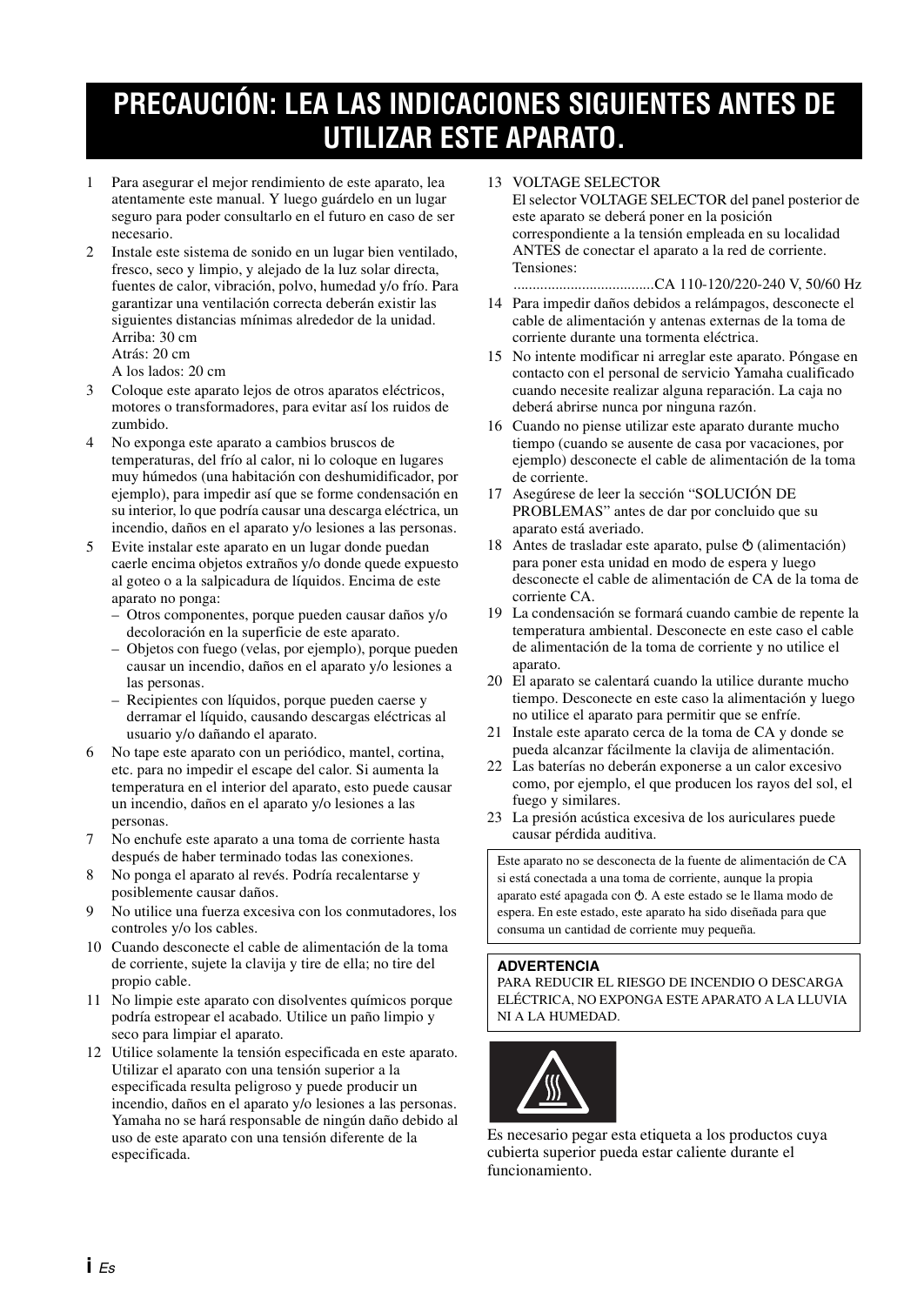### **ÍNDICE**

### **INTRODUCCIÓN**

| <b>CARACTERÍSTICAS DE UTILIDAD  1</b> |  |
|---------------------------------------|--|
|                                       |  |
|                                       |  |
| Panel frontal 2                       |  |
| Panel trasero                         |  |
| Mando a distancia                     |  |
|                                       |  |

### **PREPARACIÓN**

| Conexión de los altavoces y los |
|---------------------------------|
|                                 |
|                                 |
|                                 |

### **MANEJO BÁSICO**

| Disfrute del sonido puro, de alta fidelidad |  |
|---------------------------------------------|--|
|                                             |  |
|                                             |  |

### **MANEJO AVANZADO**

| AJUSTE DEL MENÚ OPTION PARA CADA |  |
|----------------------------------|--|
|                                  |  |
|                                  |  |

### **INFORMACIÓN ADICIONAL**

| SOLUCIÓN DE PROBLEMAS13 |  |
|-------------------------|--|
|                         |  |

### ■ **Acerca de este manual**

- $\frac{1}{2}$  indica un consejo para su utilización.
- Las instrucciones de este manual describen el funcionamiento de esta unidad con el mando a distancia suministrado. También puede usar los botones o interruptores en el panel frontal si tienen el mismo nombre o similares a los del mando a distancia.

### **CARACTERÍSTICAS DE UTILIDAD**

<span id="page-18-0"></span>Esta unidad permite:

- ◆ Disfrute del sonido puro, de alta fidelidad usando la función Pure Direct (vea la página 11)
- ◆ Utilice el mando a distancia de esta unidad para manejar un sintonizador Yamaha y/o un reproductor de CD (vea la página 6)
- ◆ Ahorre energía usando la función AUTO POWER STANDBY (vea la página 12)

**PREPARACIÓN INTRODUCCIÓN**

INTRODUCCIÓN PREPARACIÓN

# MANEJO MANEJO INFORMACIÓN **INFORMACIÓN ADICIOI ADICIONAL**

## **ACCESORIOS SUMINISTRADOS**

<span id="page-18-1"></span>Verifique que ha recibido los siguientes accesorios.

### **Mando a distancia Pilas (x2)**



**(AA, R6, UM-3)**

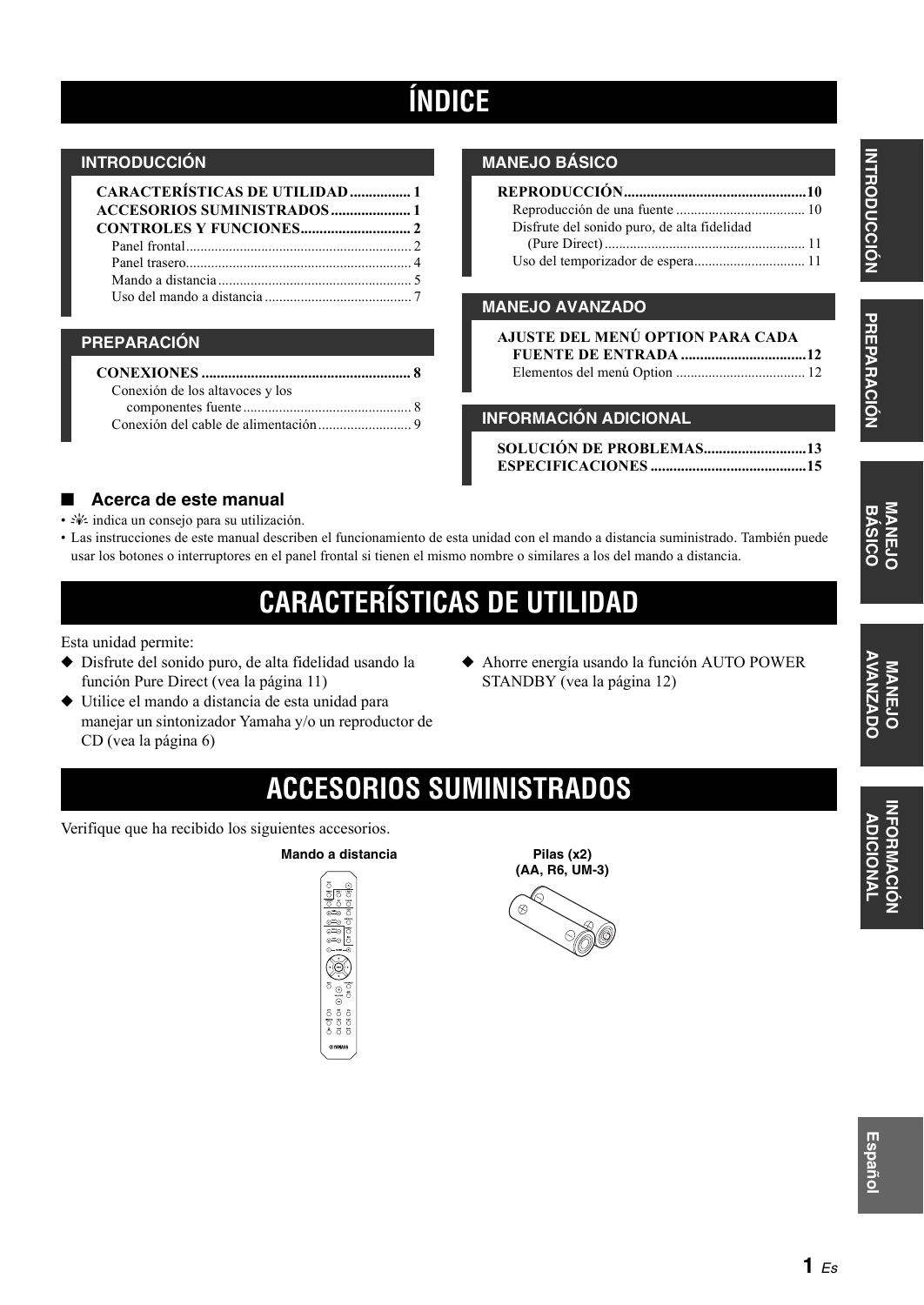# <span id="page-19-0"></span>**INTRODUCCIÓN**

### **CONTROLES Y FUNCIONES**

### <span id="page-19-1"></span>*Panel frontal*



### **(1) <br />
<b>(b)** (alimentación)

Enciende la unidad o la pone en modo de espera.

### *Nota*

Esta unidad consume poca alimentación incluso cuando está en modo de espera.

### 2 **Sensor del mando a distancia**

Recibe las señales infrarrojas del mando a distancia.

### 3 **Indicador STANDBY/ON**

| <b>Indicador</b>   | Estado                                                                                                                                 |
|--------------------|----------------------------------------------------------------------------------------------------------------------------------------|
| <b>Fuertemente</b> | La alimentación de esta unidad                                                                                                         |
| iluminado          | está "encendida".                                                                                                                      |
| <b>Suavemente</b>  | Esta unidad están en modo de                                                                                                           |
| iluminado          | "espera".                                                                                                                              |
| Desactivado        | La alimentación de esta unidad<br>está "apagada".<br>Para apagar esta unidad,<br>desconecte el cable de<br>alimentación de la toma CA. |

### 4 **Indicadores SP (SPEAKERS) A/B**

Se iluminan según el conjunto de altavoces seleccionado.

Ambos indicadores se iluminan cuando se han seleccionado los dos conjuntos de altavoces.

### 5 **Indicador SLEEP**

Se ilumina cuando se activa el temporizador de espera (vea la página 11).

### 6 **Pantalla multiinformación**

Muestra información al ajustar o cambiar ajustes.

### 7 **Indicador PURE DIRECT**

Se ilumina cuando la función Pure Direct está encendida.

### 8 **Pantalla del panel frontal**

Muestra información sobre el estado operativo de esta unidad.

### 9 **Botón PURE DIRECT**

Reproduce cualquier fuente de entrada con el sonido más puro posible. (vea la página 11).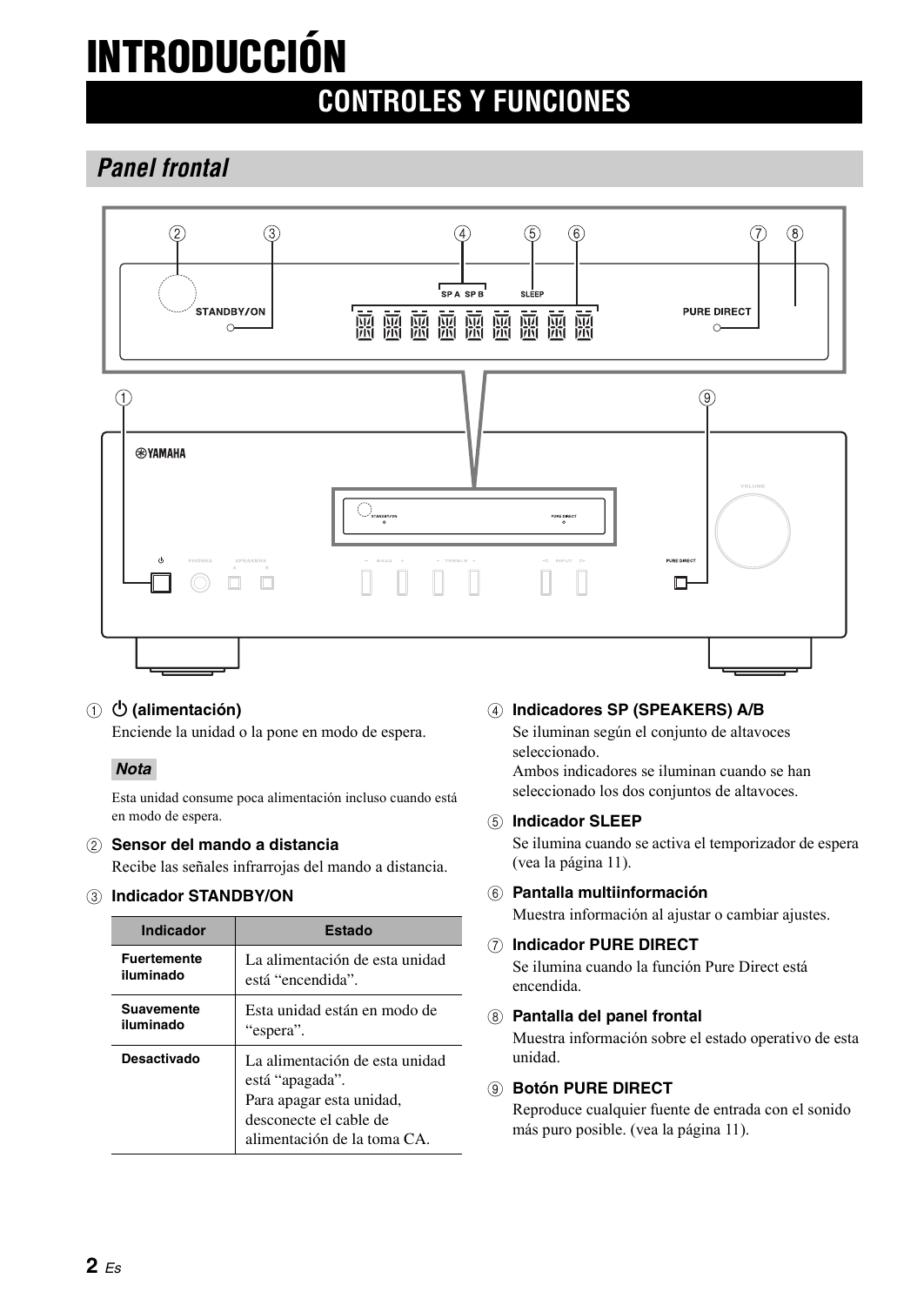

### 0 **Toma PHONES**

Emite audio a los auriculares para la escucha en privado.

### *Nota*

Pulse SPEAKERS A/B para que los indicadores SP A/B (vea la página [2](#page-19-1)) se apaguen antes de conectar los auriculares a la toma PHONES.

### **(1) SPEAKERS A/B**

Enciende o apaga el conjunto de altavoces conectado a los terminales SPEAKERS A y/o SPEAKERS B del panel trasero cada vez que se pulsa el botón correspondiente (vea la página 10).

### B **BASS –/+**

Aumenta o reduce la respuesta de las frecuencias bajas. Rango de control: –10 dB a +10 dB

### C **TREBLE –/+**

Aumenta o reduce la respuesta de alta frecuencia. Rango de control: –10 dB a +10 dB

### **(4) INPUT**  $\lhd$  /  $\rhd$

Selecciona la fuente de entrada que se va a escuchar.

### **(15) Control VOLUME**

Aumenta o reduce el nivel de salida del sonido.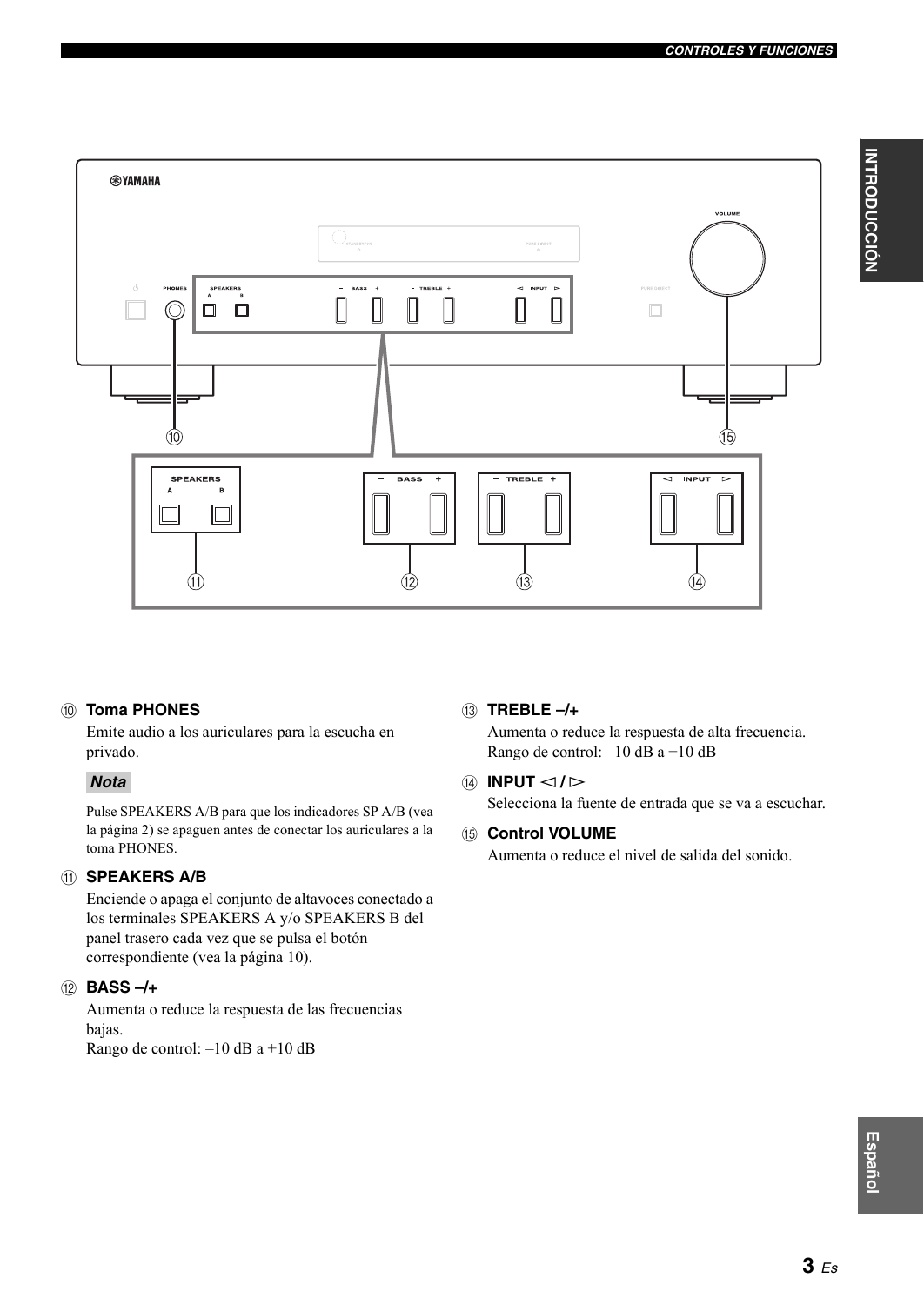### <span id="page-21-0"></span>*Panel trasero*



### 1 **Cable de alimentación**

Conecta la unidad a una toma de CA (vea la página 9).

### 2 **Terminal GND**

Se utiliza para conectar un tocadiscos (vea la página 8).

### 3 **Tomas PHONO**

Se utilizan para conectar un tocadiscos (vea la página 8).

### 4 **Tomas CD**

Se utilizan para conectar un reproductor de CD (vea la página 8).

### 5 **Tomas TUNER**

Se utilizan para conectar un sintonizador (vea la página 8).

### 6 **Tomas LINE 1**

Se utilizan para conectar componentes de audio (vea la página 8).

### 7 **Tomas LINE 2 Tomas PB (reproducción)**

Se utilizan para conectar a tomas de salida de audio de un componente de audio. **Tomas REC (Grabación)** Se utilizan para conectar a tomas de entrada de audio

### de un componente de audio.

### 8 **Terminales SPEAKERS**

Se utilizan para conectar altavoces (vea la página 8).

9 **VOLTAGE SELECTOR (Solo para el modelo general)**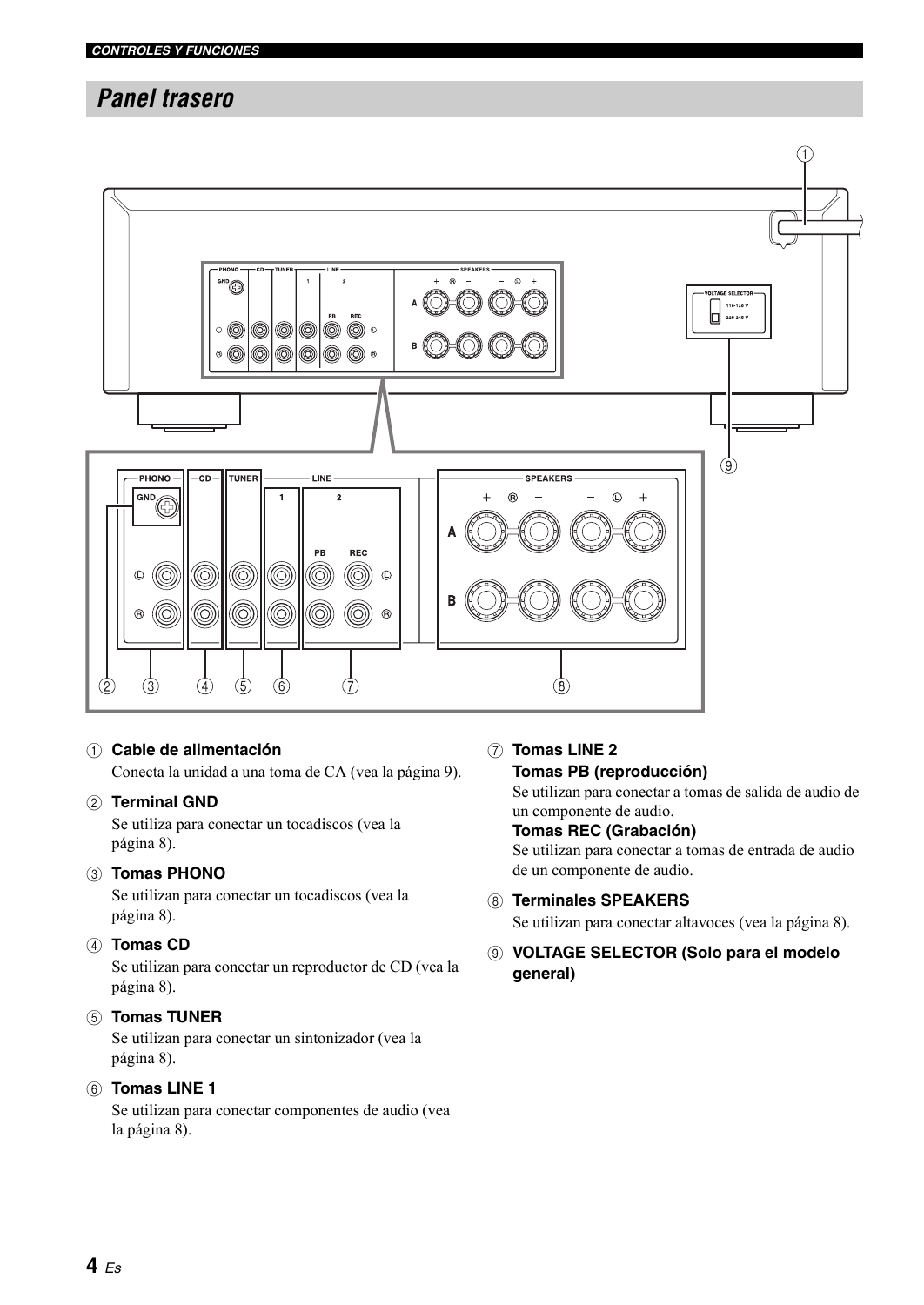### <span id="page-22-0"></span>*Mando a distancia*



### ■ **Controles comunes**

Las siguientes partes y controles se pueden utilizar independientemente de la fuente de entrada seleccionada.

### 1 **Transmisor de señales infrarrojas**

Envía señales infrarrojas.

### ② **(b)** (alimentación)

Enciende la unidad o la pone en modo de espera.

#### 3 **SLEEP**

Ajusta el temporizador de espera (vea la página 11).

### 4 **DIMMER**

Seleccione el nivel de brillo de la pantalla del panel frontal de los 3 niveles pulsando este botón de forma repetida.

#### $\geq 0$

• Este ajuste se conserva aunque desactive el equipo.

### 5 **TREBLE –/+**

Aumenta o reduce la respuesta de alta frecuencia. Rango de control: –10 dB a +10 dB

### 6 **BASS –/+**

Aumenta o reduce la respuesta de las frecuencias bajas.

Rango de control: –10 dB a +10 dB

• El ajuste por defecto es el más brillante.

### 7 B **/** C **/** D **/** E **/ ENTER**

Selecciona y confirma elementos en el menú Option (vea la página 12).

### 8 **MENU**

Activa y desactiva el menú Option (vea la página 12).

### 9 **VOLUME +/–**

Aumenta o reduce el nivel de salida del sonido.

#### 0 **Botones de selección de entrada**

Selecciona la fuente de entrada que se va a escuchar.  $\frac{1}{2}$ %

Los nombres de las fuentes de entrada se corresponden con los nombres de las tomas de conexión en el panel trasero.

### *A* **BALANCE L/R**

Ajusta el balance de salida de sonido de los altavoces izquierdo y derecho para compensar el desequilibrio del sonido.

Rango de control:

| $L + 10 \longleftarrow 0$ |          | $\longrightarrow$ R +10 |
|---------------------------|----------|-------------------------|
| $(+20 \text{ dB})$        | (centro) | $(+20 \text{ dB})$      |
| El lado opuesto del       |          | El lado opuesto del     |
| canal está silenciado.    |          | canal está silenciado.  |

### B **Botón PURE DIRECT**

Reproduce cualquier fuente de entrada con el sonido más puro posible (vea la página 11).

#### **(13) MUTE**

Silencia la salida de sonido. Vuelva a pulsarlo para restablecer la salida de sonido al volumen anterior.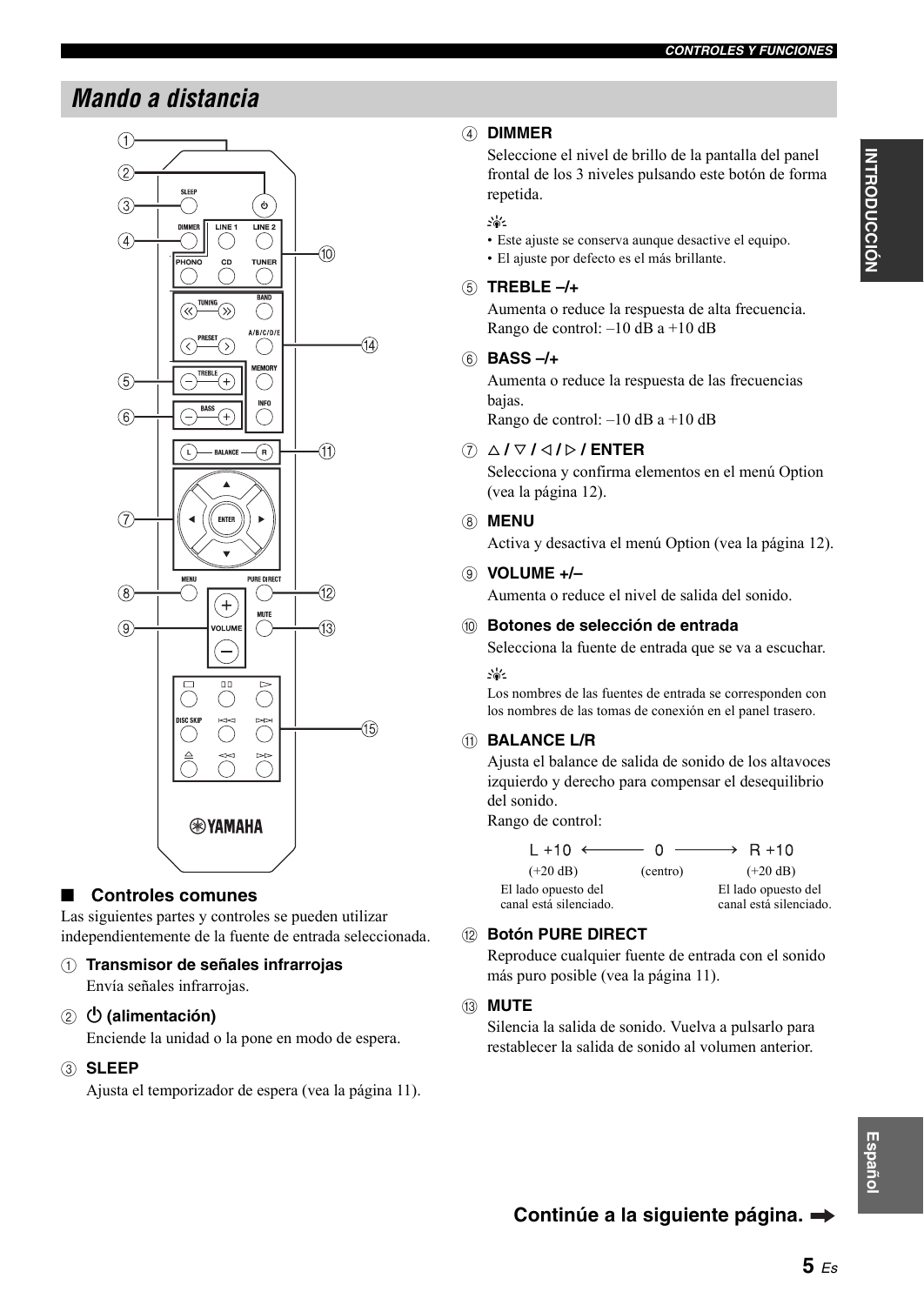### ■ **Botones de control del sintonizador Yamaha**

Los siguientes botones se pueden utilizar para controlar diversas funciones de un sintonizador Yamaha.

### **(4) TUNING**  $\langle\langle 1 \rangle\rangle$

Selecciona la frecuencia de sintonización.

### **A/B/C/D/E, PRESET**  $\langle$  **/**  $\rangle$

Selecciona una emisora FM/AM presintonizada. A/B/C/D/E: Selecciona el grupo presintonizado de A a E.

 $PREST \langle / \rangle$ : Selecciona el número presintonizado.

### **BAND**

Selecciona la banda de recepción (FM/AM).

### **MEMORY**

Guarda la emisora FM/AM actual como presintonizada.

### **INFO**

Solo para el modelo europeo:

Cambia la información que se muestra en la pantalla del panel frontal.

### *Nota*

Es posible que ciertos componentes y características no estén disponibles aunque se utilice un sintonizador Yamaha. Para más información, consulte el manual de instrucciones de su componente.

### ■ **Controles del reproductor de CD Yamaha**

Los siguientes botones se pueden usar para controlar un reproductor de CD Yamaha.

E **Botones de control del reproductor de CD Yamaha**

|                  | Detiene la reproducción           |
|------------------|-----------------------------------|
| M.               | Hace una pausa en la reproducción |
|                  | Inicia la reproducción            |
| <b>DISC SKIP</b> | Salta al siguiente disco en un    |
|                  | cargador de CD                    |
| ⊲⊲               | Salta hacia atrás                 |
| ≫⊳               | Salta hacia delante               |
|                  | Expulsa el disco                  |
|                  | Se desplaza hacia atrás           |
|                  | Se desplaza hacia delante         |

### *Nota*

Aunque se utilice un reproductor de CD Yamaha, es posible que ciertos componentes y características no estén disponibles. Para más información, consulte el manual de instrucciones de su componente.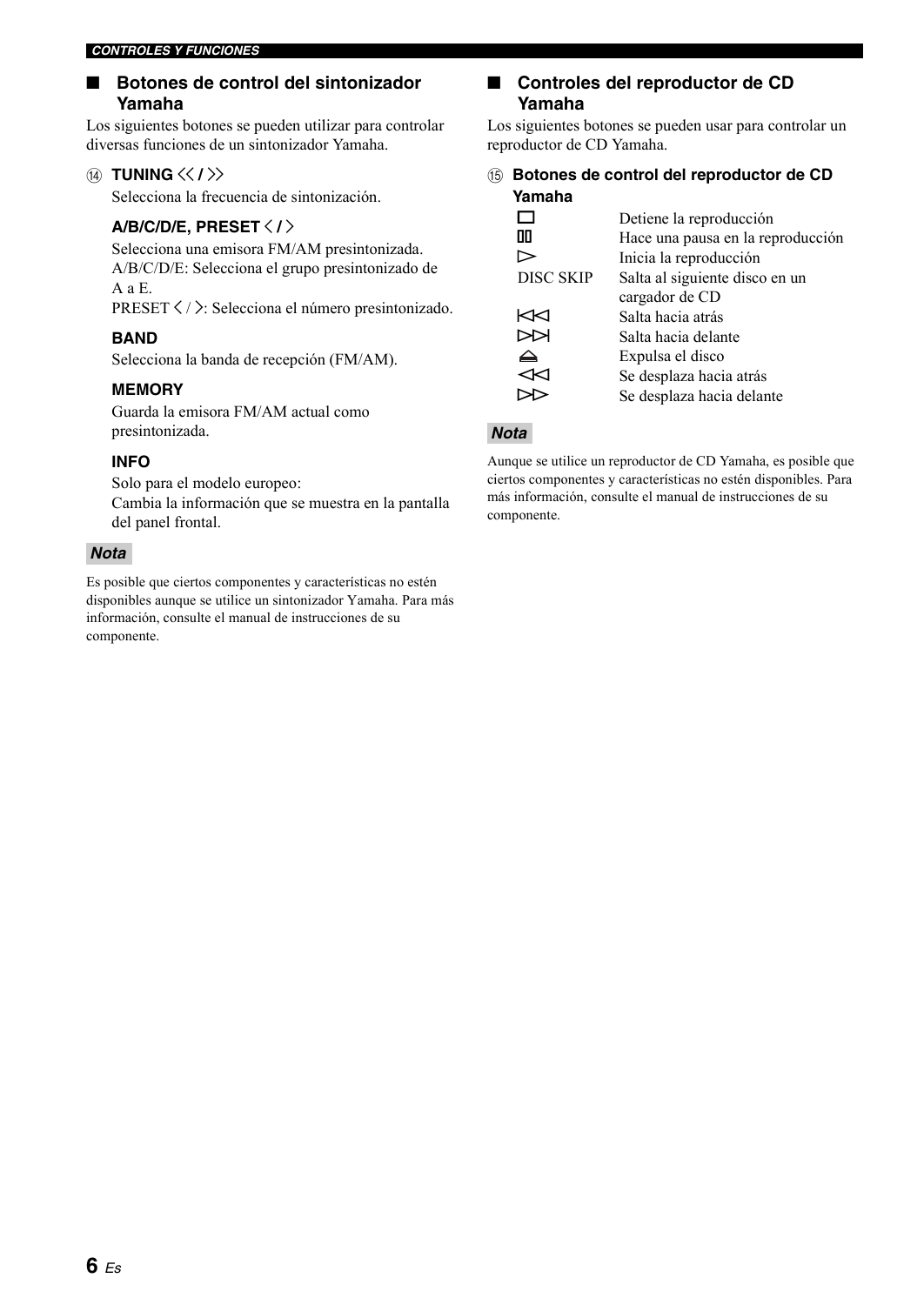### <span id="page-24-0"></span>*Uso del mando a distancia*

### ■ **Instalación de las pilas** ■ **Rango operativo**

Señale con el mando a distancia al sensor del mando a distancia de la unidad y permanezca dentro del rango de funcionamiento mostrado abajo.





#### Notas sobre el mando a distancia y las pilas

- La zona entre el mando a distancia y la unidad debe estar despejada.
- No vierta agua ni otros líquidos sobre el mando a distancia.
- Tenga cuidado de no dejar caer el mando a distancia.
- No deje ni guarde el mando a distancia en los siguientes entornos:
	- Lugares con alto grado de humedad, como por ejemplo, cerca del baño
	- Lugares con altas temperaturas, como por ejemplo, cerca de un radiador o una estufa
	- Lugares con temperaturas extremadamente bajas
	- Lugares polvorientos
- Cambie todas las pilas si nota que el rango operativo del mando a distancia se reduce.
- Si las pilas se agotan, extráigalas inmediatamente del mando a distancia para evitar una explosión o fuga de ácido.
- Si descubre que las pilas tienen fugas, descártelas inmediatamente, con cuidado de no tocar el material vertido. Si el material vertido entra en contacto con la piel, los ojos o la boca, enjuáguelos inmediatamente y póngase en contacto con un médico. Limpie a fondo el compartimento de las pilas antes de instalar otras nuevas.
- No mezcle pilas nuevas y usadas. Esto podría acortar la vida útil de las nuevas pilas o hacer que las pilas viejas presenten fugas.
- No mezcle distintos tipos de pilas (alcalinas y de manganeso, por ejemplo). Aunque las pilas tengan el mismo aspecto, podrían tener especificaciones distintas.
- Antes de insertar nuevas pilas, limpie su compartimento.
- Deshágase de las pilas de acuerdo con su normativa regional.
- Mantenga las pilas en un lugar fuera del alcance de los niños.
- Las pilas pueden ser peligrosas si un niño se las mete en la boca.
- Si piensa no utilizar esta unidad durante un periodo largo de tiempo, saque las pilas de la unidad. De lo contrario, las pilas se gastarán, posiblemente provocando una fuga del líquido de la pila que puede dañar esta unidad.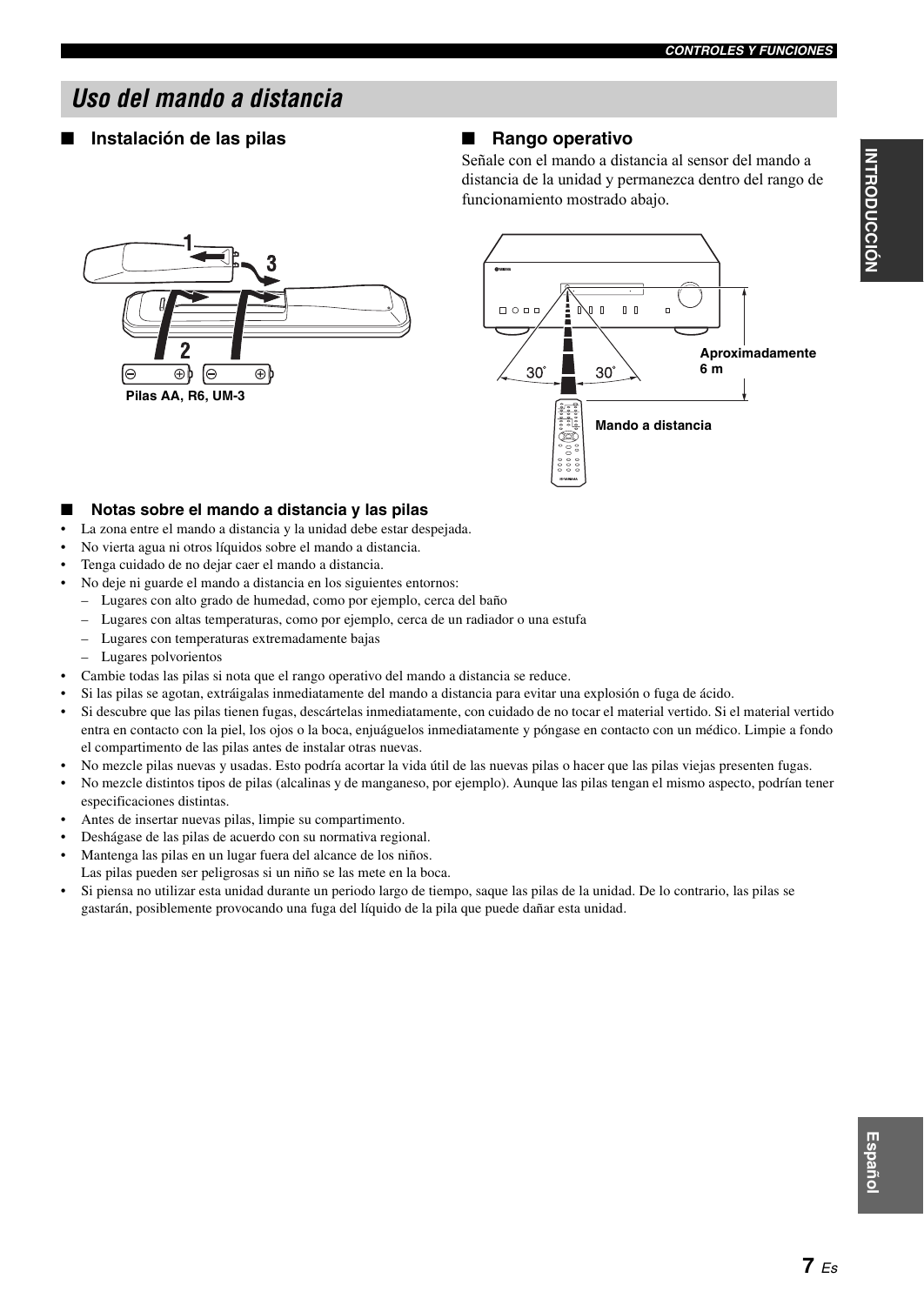# **PREPARACIÓN**

### **CONEXIONES**

### <span id="page-25-1"></span><span id="page-25-0"></span>*Conexión de los altavoces y los componentes fuente*

Asegúrese de conectar L (izquierda) a L, R (derecha) a R, "+" a "+" y "–" a "–". Si las conexiones son incorrectas, no obtendrá sonido en los altavoces. Si la polaridad de las conexiones de los altavoces es incorrecta, el sonido no será natural y notará ausencia de graves. Consulte también el manual de instrucciones de cada componente. Asegúrese de usar cables RCA para conectar los componentes de audio.

### *PRECAUCIÓN*

- No conecte esta unidad ni otros componentes a la toma principal de alimentación hasta que no haya finalizado las conexiones entre todos los componentes.
- No deje que los cables pelados de los altavoces se toquen entre sí ni toquen pieza metálica alguna de esta unidad. Podría averiar la unidad y/o los altavoces.



ay¦∕<br>⊾

- Las tomas PHONO están diseñadas para conectar un tocadiscos con un cartucho MM.
- Conecte el tocadiscos al terminal GND para reducir el ruido en la señal. No obstante, en algunos tocadiscos, es posible que escuche menos ruido sin la conexión GND.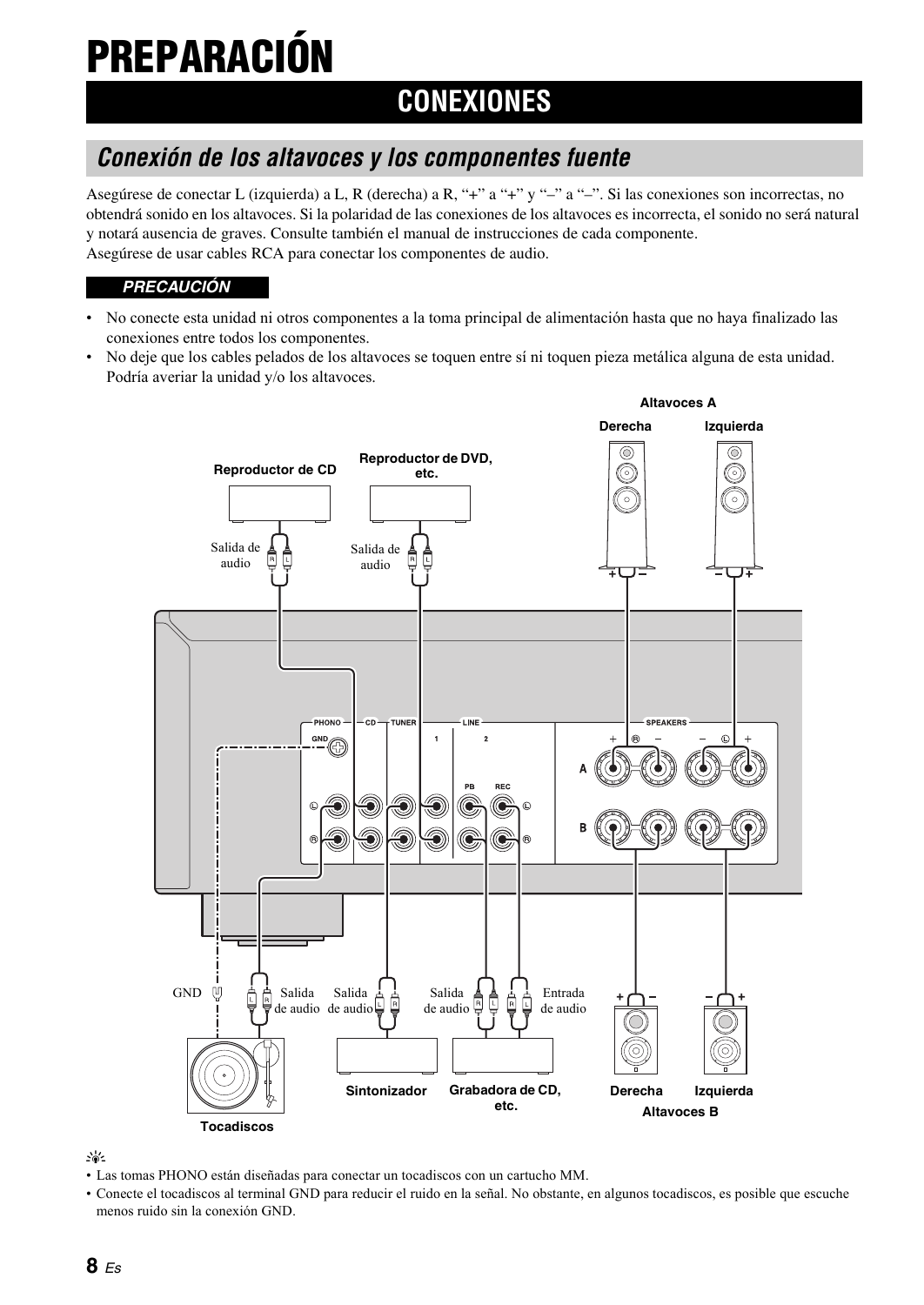### ■ **Tomas REC**

- Las señales de audio de salida de las tomas REC de la unidad seleccionada actualmente (salvo cuando esté seleccionada LINE 2).
- Los ajustes de volumen, control de tono, balance y Pure Direct no afectan a las tomas REC.

#### ■ **Conexión de los cables de altavoz**

- 1 Retire aproximadamente 10 mm de aislante en cada extremo de cada cable de altavoz.
- 2 Retuerza juntos los cables pelados con firmeza.
- 3 Afloje el interruptor.
- 4 Introduzca un cable pelado en el orificio situado en el lateral de cada terminal.
- 5 Apriete el interruptor para fijar el cable.



### ■ **Conexión mediante clavija banana (Salvo para los modelos de Asia, RU y Europa)**

- 1 Apriete el interruptor.
- 2 Inserte la clavija banana en el extremo del terminal correspondiente.



#### *PRECAUCIÓN*

La impedancia del altavoz se debe ajustar como se muestra abajo.

| Conexión del altavoz                     | Impedancia del altavoz                                              |
|------------------------------------------|---------------------------------------------------------------------|
| <b>SPEAKERS A o</b><br><b>SPEAKERS B</b> | $8 \Omega$ o superior                                               |
| <b>SPEAKERS A y</b><br><b>SPEAKERS B</b> | $16 \Omega$ o superior<br>(salvo para el modelo de<br>Norteamérica) |
| <b>Bicableado</b>                        | $8 \Omega$ o superior                                               |

### ■ **Conexión de doble cable**

La conexión de doble cable separa el altavoz para graves del rango medio combinado y la sección de agudos. Un altavoz compatible con doble cable tiene cuatro terminales de conexión. Estos dos conjuntos de terminales permiten dividir el altavoz en dos secciones independientes. Con estas conexiones, los potenciadores de frecuencias medias y altas se conectan a un conjunto de terminales, y el potenciador de frecuencias bajas se conecta a otro conjunto de terminales.

#### **Panel trasero**

#### **Altavoz**



Conecte el otro altavoz al otro conjunto de terminales de la misma forma.

### *Nota*

Cuando realice conexiones de doble cable, quite los puenteados o los cables de los altavoces.

#### $\geq 0$

Para usar las conexiones de doble cable, pulse SPEAKERS A y SPEAKERS B en el panel frontal de modo que los dos SP A y B se iluminen en la pantalla del panel frontal.

### <span id="page-26-0"></span>*Conexión del cable de alimentación*

Inserte el cable de alimentación en la toma de CA una vez realizado el resto de conexiones.

#### *PRECAUCIÓN*

Solo para el modelo general:

Antes de conectar el cable de alimentación, asegúrese de que ajusta el VOLTAGE SELECTOR de esta unidad de acuerdo con su voltaje local. El ajuste incorrecto de VOLTAGE SELECTOR puede provocar un incendio y daños a esta unidad.



**Español**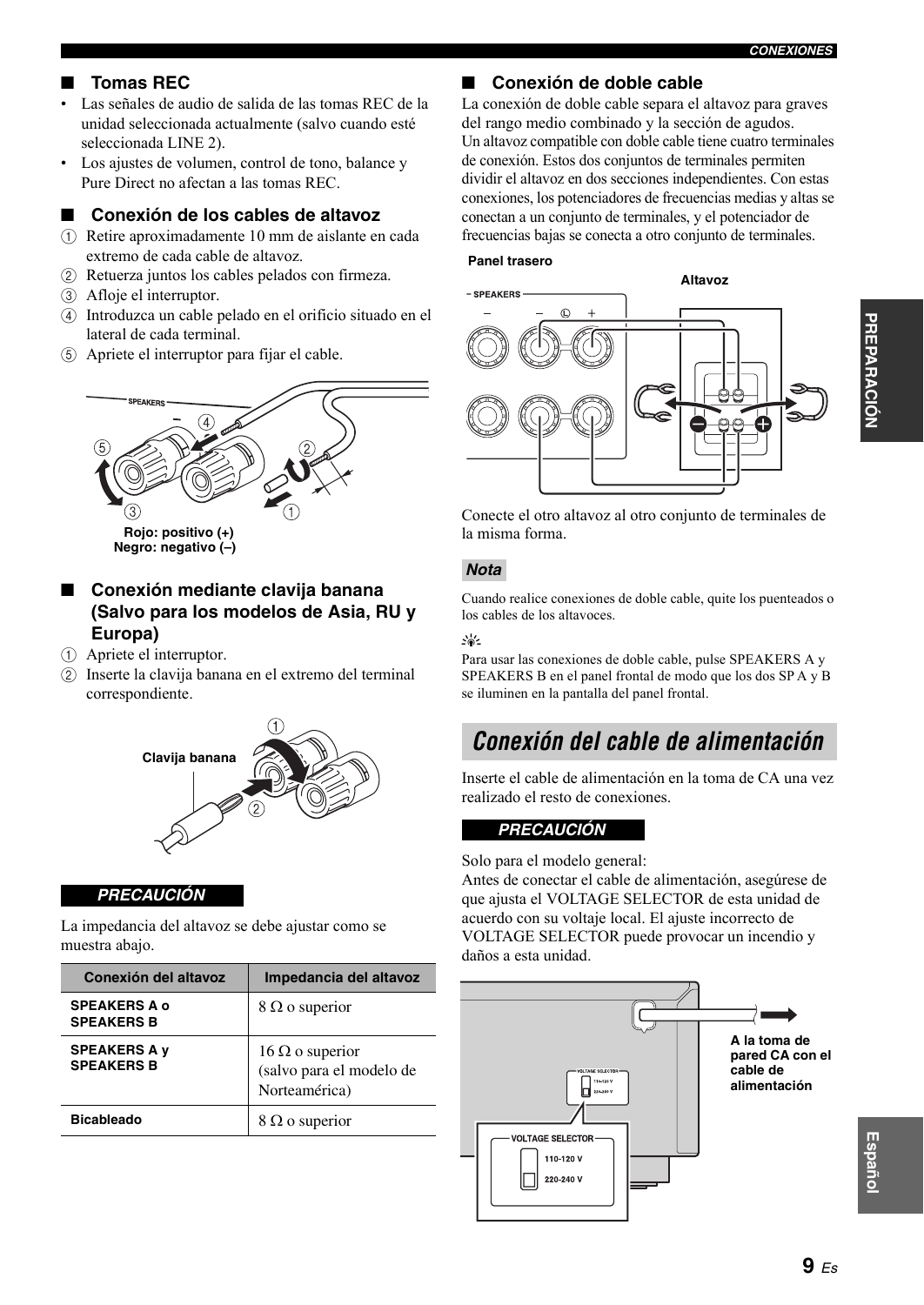# <span id="page-27-0"></span>**MANEJO BÁSICO**

### **REPRODUCCIÓN**

### <span id="page-27-1"></span>*Reproducción de una fuente*





- **1** Pulse  $\phi$  (alimentación) para encender la **unidad.**
- **2 Pulse uno de los botones de selección de entrada para seleccionar la fuente de entrada deseada.**
- **3 Pulse SPEAKERS A y/o SPEAKERS B en el panel frontal para seleccionar el/los altavoz/ es deseado.**

### *Notas*

- Si uno de los conjuntos de altavoces está conectado mediante conexiones de doble cable, o si ambos conjuntos se están utilizando a la vez (A y B), asegúrese de que la pantalla del panel frontal muestra SP A y SP B.
- Cuando utilice auriculares, desconecte los altavoces.

| <b>SPA SPB</b> |  |
|----------------|--|
| ᅩ              |  |

### **4 Reproduzca la fuente.**

### **5 Pulse VOLUME +/– para ajustar el nivel de sonido de salida.**

#### $\geq 0$

Puede ajustar la calidad tonal usando BASS –/+, TREBLE –/+, y el balance de sonido izquierdo/derecho de los altavoces usando BALANCE L/R (vea la página 5).

### **6 Cuando acabe de escuchar, pulse**  $\circ$ **(alimentación) para ajustar esta unidad al modo de espera.**

Pulse  $\Phi$  (alimentación) para encender esta unidad de nuevo.

 $\geq \circ \geq$ 

- También puede usar los botones o interruptores en el panel frontal si tienen el mismo nombre o similares a los del mando a distancia.
- Para la grabación, vea la página 4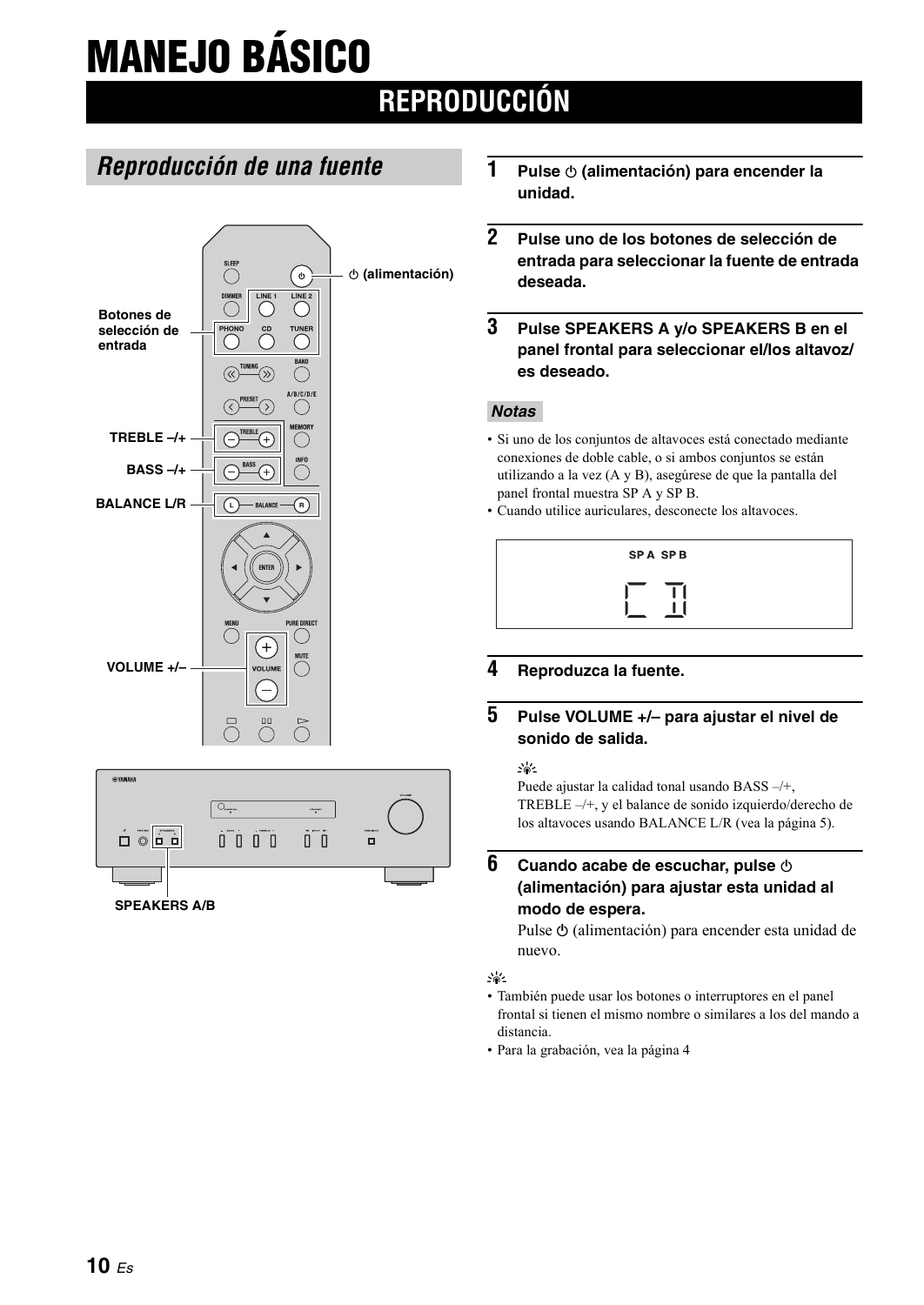### <span id="page-28-0"></span>*Disfrute del sonido puro, de alta fidelidad (Pure Direct)*

La función Pure Direct omite el circuito innecesario en esta unidad para reducir el ruido eléctrico cuando reproduce la fuente seleccionada. Lo cual le permite disfrutar de la calidad del sonido de alta fidelidad. El indicador PURE DIRECT se ilumina y la pantalla del panel frontal se apaga al cabo de unos segundos.



### *Nota*

Los controles BASS, TREBLE y BALANCE no funcionan mientras esté activada la función PURE DIRECT.

### <span id="page-28-1"></span>*Uso del temporizador de espera*

Utilice esta característica para ajustar automáticamente la unidad al modo de espera una vez transcurrido un tiempo definido. El temporizador de espera resulta útil cuando se va a dormir mientras la unidad está reproduciendo o grabando una fuente.



### **Pulse SLEEP repetidamente para ajustar el tiempo que transcurrirá antes de que la unidad pase al modo de espera.**

Cada vez que pulse SLEEP, la pantalla del panel frontal cambiará cíclicamente como se muestra a continuación.



El indicador SLEEP parpadea mientras se ajusta el tiempo del temporizador de espera.



Si el temporizador de espera está ajustado, el indicador SLEEP de la pantalla del panel frontal se ilumina.

### $\geq 0$

Para cancelar el temporizador de espera, siga uno de estos pasos: – Seleccione "SLEEP OFF".

– Ajuste la unidad a modo de espera.

**Español**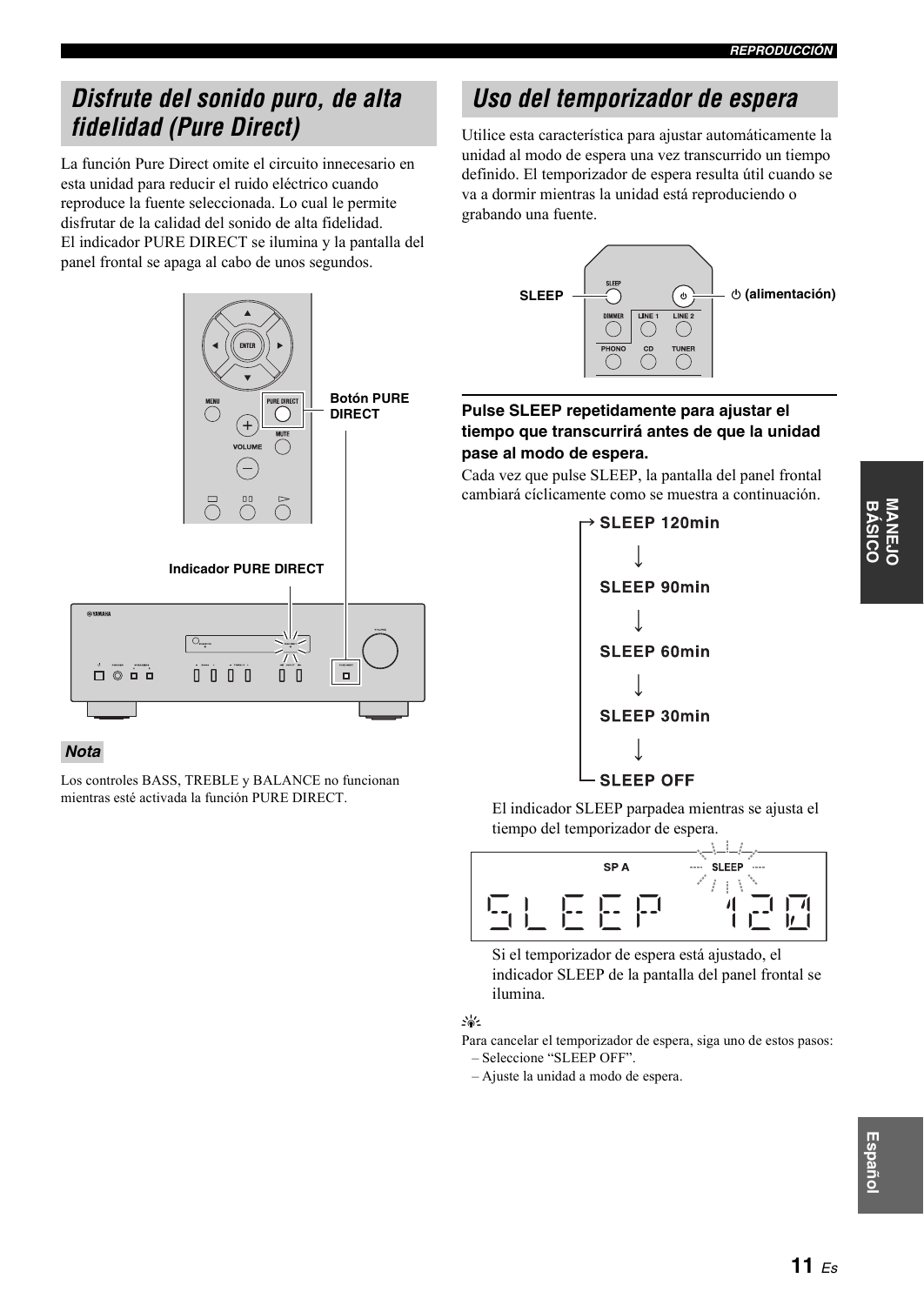## <span id="page-29-0"></span>**MANEJO AVANZADO AJUSTE DEL MENÚ OPTION PARA CADA FUENTE DE ENTRADA**

El menú Option permite configurar varios ajustes para cada fuente de entrada y recuperarlos automáticamente al seleccionar una fuente de entrada.



- **1 Pulse uno de los botones de selección de entrada para seleccionar la fuente de entrada deseada.**
- **2 Pulse MENU.**
- **3 Pulse** B **/** C **para seleccionar el elemento de menú deseado y, a continuación, pulse ENTER.**

**4 Pulse**  $\triangle$  /  $\triangledown$  para cambiar los ajustes.

### $\frac{y}{x}$

- En ciertos elementos de menú, debe pulsar ENTER para guardar el nuevo ajuste.
- Para volver a la pantalla donde puede seleccionar los elementos de menú, pulse  $\triangleleft$ .
- **5 Para salir del menú Option, pulse MENU.**

### <span id="page-29-1"></span>*Elementos del menú Option*

| Elemento de menú                         | <b>Descripción</b>                                                                                                                                                                                                      |
|------------------------------------------|-------------------------------------------------------------------------------------------------------------------------------------------------------------------------------------------------------------------------|
| <b>MAX VOL</b>                           | Ajusta el volumen máximo de forma que el volumen no se aumente accidentalmente por<br>encima de un cierto nivel.<br>Rango ajustable: 01 a 99, MAX*                                                                      |
| <b>INITIAL VOLUME (INIT VOL)</b>         | Ajusta el volumen en el momento en que se enciende la unidad. Cuando el parámetro se ajusta<br>a "OFF", se aplica el volumen utilizado cuando la unidad se puso en espera.<br>Rango ajustable: OFF*, MUTE, 01 a 99, MAX |
| <b>AUTO POWER STANDBY</b><br>(AUTO STBY) | Ajusta automáticamente la unidad al modo de espera si no se realiza ninguna operación en el<br>tiempo especificado.<br>Opciones: OFF/2H/4H/8H*/12H                                                                      |

a'∲′

Los ajustes por defecto aparecen marcados con "\*".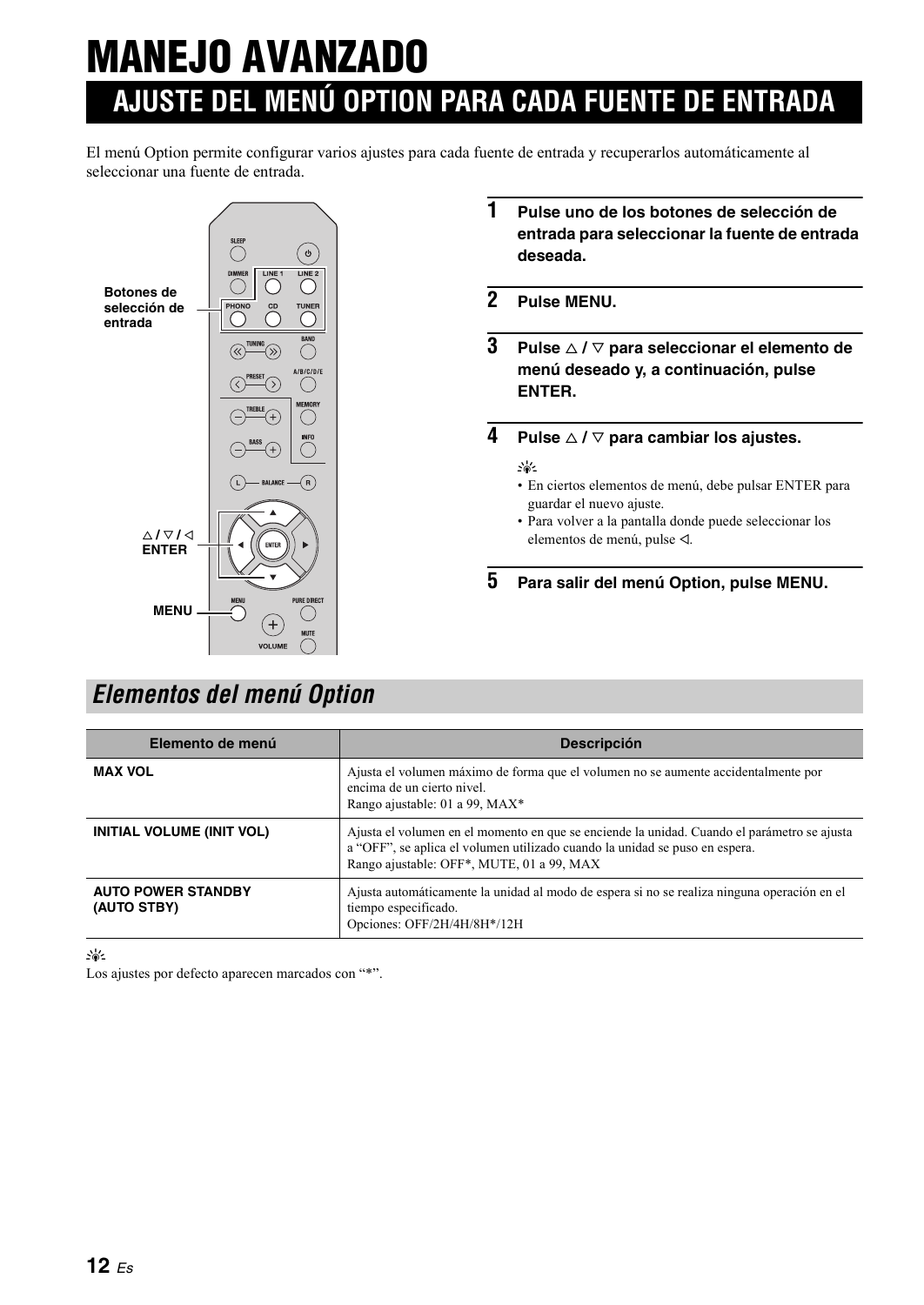# **INFORMACIÓN ADICIONAL SOLUCIÓN DE PROBLEMAS**

<span id="page-30-0"></span>Consulte el siguiente cuadro cuando el aparato no funcione bien. Si el problema surgido no aparece en la siguiente lista o las instrucciones no le ayudan, ponga la unidad en modo de espera, desconecte el cable de alimentación y consulte con el centro de servicio o el distribuidor Yamaha autorizado más cercano.

### ■ **Generales**

| Problema                                  | Causa                                                                                                               | Remedio                                                                                                                                                                 | Vea la<br>página |
|-------------------------------------------|---------------------------------------------------------------------------------------------------------------------|-------------------------------------------------------------------------------------------------------------------------------------------------------------------------|------------------|
| La unidad no se<br>enciende.              | El cable de alimentación no está<br>conectado o el conector no se ha insertado<br>completamente.                    | Conecte el cable de alimentación firmemente.                                                                                                                            |                  |
|                                           | El ajuste de impedancia del altavoz<br>conectado es demasiado pequeño.                                              | Utilice altavoz/es con la impedancia de altavoz<br>correcta.                                                                                                            | 9                |
|                                           | Los circuitos de protección se han<br>activado al detectar un cortocircuito, etc.                                   | Compruebe que los cables del altavoz no se tocan y<br>vuelva a encender la unidad.                                                                                      | 8                |
|                                           | Esta unidad ha sido expuesta a una<br>descarga eléctrica externa intensa (rayo o<br>electricidad estática intensa). | Ponga la unidad en modo de espera, desconecte el cable<br>de alimentación, vuelva a conectarlo transcurridos<br>30 segundos y utilice la unidad con normalidad.         |                  |
| No se escucha sonido                      | Conexión incorrecta de cables de salida o<br>de entrada.                                                            | Conecte los cables correctamente. Si el problema<br>persiste, los cables podrán estar defectuosos.                                                                      | 8                |
|                                           | No se ha seleccionado ninguna fuente de<br>entrada adecuada.                                                        | Seleccione una fuente de entrada apropiada pulsando<br>uno de los botones de selección de entrada del mando<br>a distancia (INPUT $\lhd$ / $\rhd$ en el panel frontal). | 10               |
|                                           | Los interruptores SPEAKERS A/B no<br>están ajustados correctamente.                                                 | Active el SPEAKERS A o SPEAKERS B<br>correspondiente.                                                                                                                   | 10               |
|                                           | Las conexiones de los altavoces no son<br>seguras.                                                                  | Asegure las conexiones.                                                                                                                                                 | 8                |
|                                           | La salida se ha silenciado.                                                                                         | Desactive la función silenciar.                                                                                                                                         | 5                |
|                                           | El ajuste MAX VOL o INITIAL<br>VOLUME está ajustado demasiado bajo.                                                 | Ajuste un valor más alto.                                                                                                                                               | 12               |
|                                           | El componente correspondiente a la fuente<br>de entrada seleccionada está apagado o no<br>reproduce.                | Encienda el componente y asegúrese de que está<br>reproduciendo.                                                                                                        |                  |
| El sonido desaparece<br>de repente.       | Los circuitos de protección se han<br>activado al detectar un cortocircuito, etc.                                   | Compruebe que los cables del altavoz no se tocan y<br>vuelva a encender la unidad.                                                                                      | 8                |
|                                           | La unidad se ha calentado demasiado.                                                                                | Asegúrese de que las aberturas en el panel superior no<br>están bloqueadas.                                                                                             |                  |
|                                           | La función AUTO POWER STANDBY o<br>SLEEP ha ajustado la unidad a modo de<br>espera.                                 | Cambie el ajuste AUTO POWER STANDBY a un<br>ajuste más largo o OFF del menú Option pulsando<br>MENU.                                                                    | 12               |
| Sólo se escucha el<br>altavoz de un lado. | Conexión incorrecta de los cables.                                                                                  | Conecte los cables correctamente. Si el problema<br>persiste, los cables podrán estar defectuosos.                                                                      | 8                |
|                                           | Ajuste incorrecto del control BALANCE<br>$L/R$ .                                                                    | Ponga el ajuste BALANCE L/R en la posición<br>adecuada.                                                                                                                 | 5                |
| No hay graves ni<br>sensación ambiental.  | Los cables + $y$ – se han conectado al revés<br>en el amplificador o en los altavoces.                              | Conecte los cables de los altavoces con la fase<br>correcta + $y -$ .                                                                                                   | 8                |
| Se oye un sonido de<br>"zumbido".         | Conexión incorrecta de los cables.                                                                                  | Conecte las tomas de audio con firmeza. Si el<br>problema persiste, los cables podrán estar<br>defectuosos.                                                             | 8                |
|                                           | No hay conexión entre el tocadiscos y la<br>terminal GND.                                                           | Establezca la conexión GND entre el tocadiscos y<br>esta unidad.                                                                                                        | 8                |

**INFORMACIÓN INFORMACIÓN ADICIONAL ADICIONAL**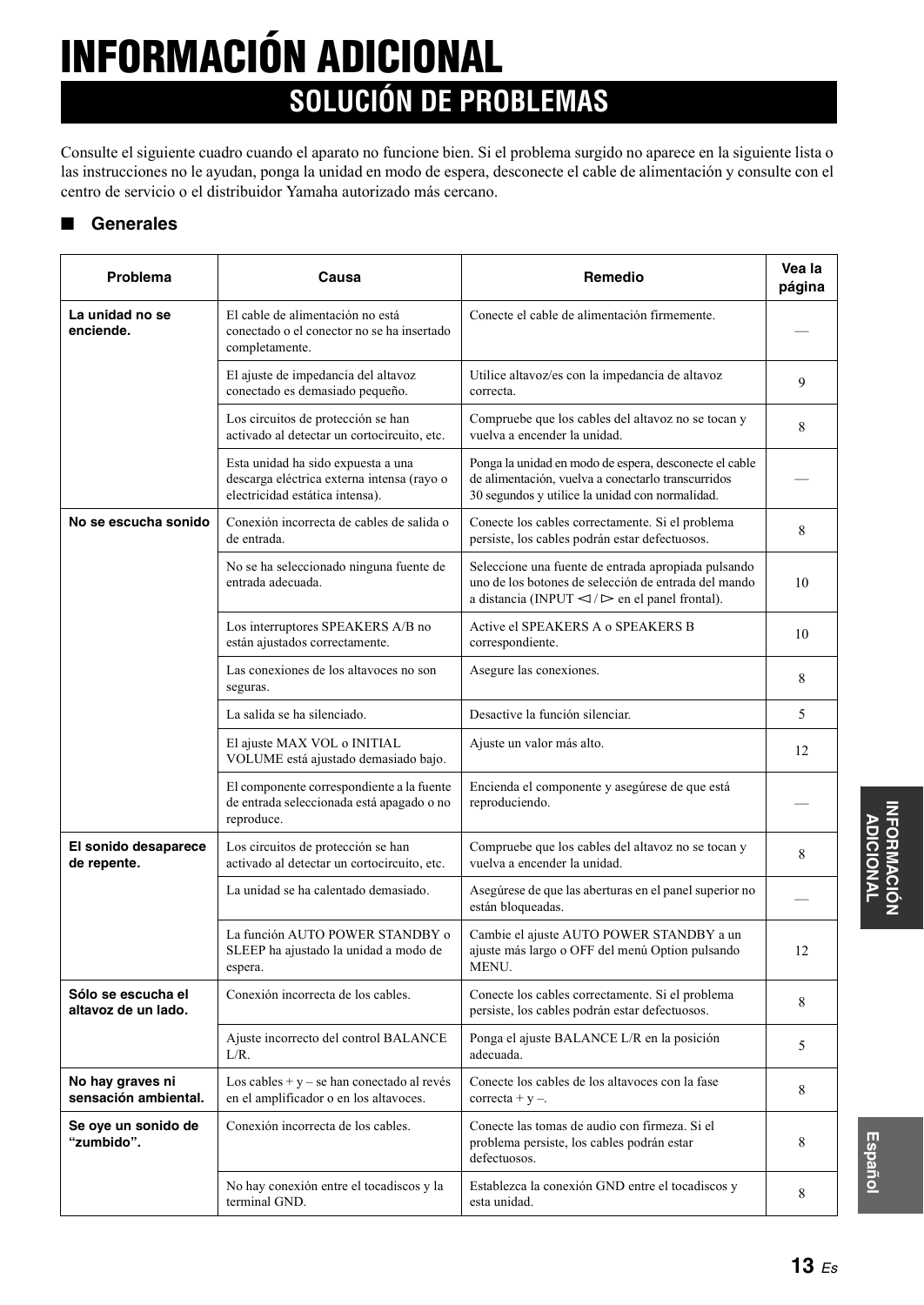| Problema                                                                                                                    | Causa                                                                                                                                                                   | Remedio                                                                                                                                | Vea la<br>página |
|-----------------------------------------------------------------------------------------------------------------------------|-------------------------------------------------------------------------------------------------------------------------------------------------------------------------|----------------------------------------------------------------------------------------------------------------------------------------|------------------|
| El nivel del volumen<br>no se puede<br>aumentar o se<br>distorsiona el sonido.                                              | El componente conectado a las tomas<br>LINE 2 PB/REC de esta unidad está<br>apagado.                                                                                    | Encienda el componente.                                                                                                                |                  |
| El sonido se degrada<br>al utilizar los<br>auriculares<br>conectados al<br>reproductor de CD<br>conectado a esta<br>unidad. | Esta unidad se ha ajustado al modo en<br>espera.                                                                                                                        | Encienda esta unidad.                                                                                                                  | 10               |
| El ajuste BASS,<br><b>TREBLE y BALANCE</b><br>no se aplica al<br>sonido.                                                    | La función PURE DIRECT está activada.                                                                                                                                   | La función PURE DIRECT se debe apagar para<br>aplicar estos ajustes al sonido.                                                         | 11               |
| El mando a distancia<br>no funciona<br>correctamente.                                                                       | La distancia o el ángulo son incorrectos.                                                                                                                               | El mando a distancia tiene un alcance máximo de 6 m<br>y una inclinación máxima de 30 grados con respecto<br>al eje del panel frontal. | $\tau$           |
|                                                                                                                             | El sensor del mando a distancia de la<br>unidad está sometido a la luz solar directa<br>o a iluminación intensa (lámpara<br>fluorescente de tipo inverso, por ejemplo). | Coloque la unidad en otro lugar.                                                                                                       |                  |
|                                                                                                                             | Las pilas están casi gastadas.                                                                                                                                          | Sustituya las pilas.                                                                                                                   | $\tau$           |
| Su sintonizador y/o<br>reproductor de CD no<br>puede funcionar con<br>el mando a distancia.                                 | El mando a distancia no admite el<br>sintonizador y/o reproductor de CD.                                                                                                | Consulte el manual de instrucciones suministrado con<br>el sintonizador y/o el reproductor de CD.                                      |                  |
| "OVER HEAT"<br>aparecerá en la<br>pantalla del panel<br>frontal.                                                            | La unidad se ha calentado demasiado.                                                                                                                                    | Asegúrese de que las aberturas en el panel superior no<br>están bloqueadas.                                                            |                  |
| "CHECK SP"<br>aparecerá en la<br>pantalla del panel<br>frontal.                                                             | Los cables de los altavoces tienen un<br>cortocircuito.                                                                                                                 | Retuerza los cables pelados del altavoz con firmeza y,<br>a continuación, conéctelos a esta unidad y a los<br>altavoces correctamente. |                  |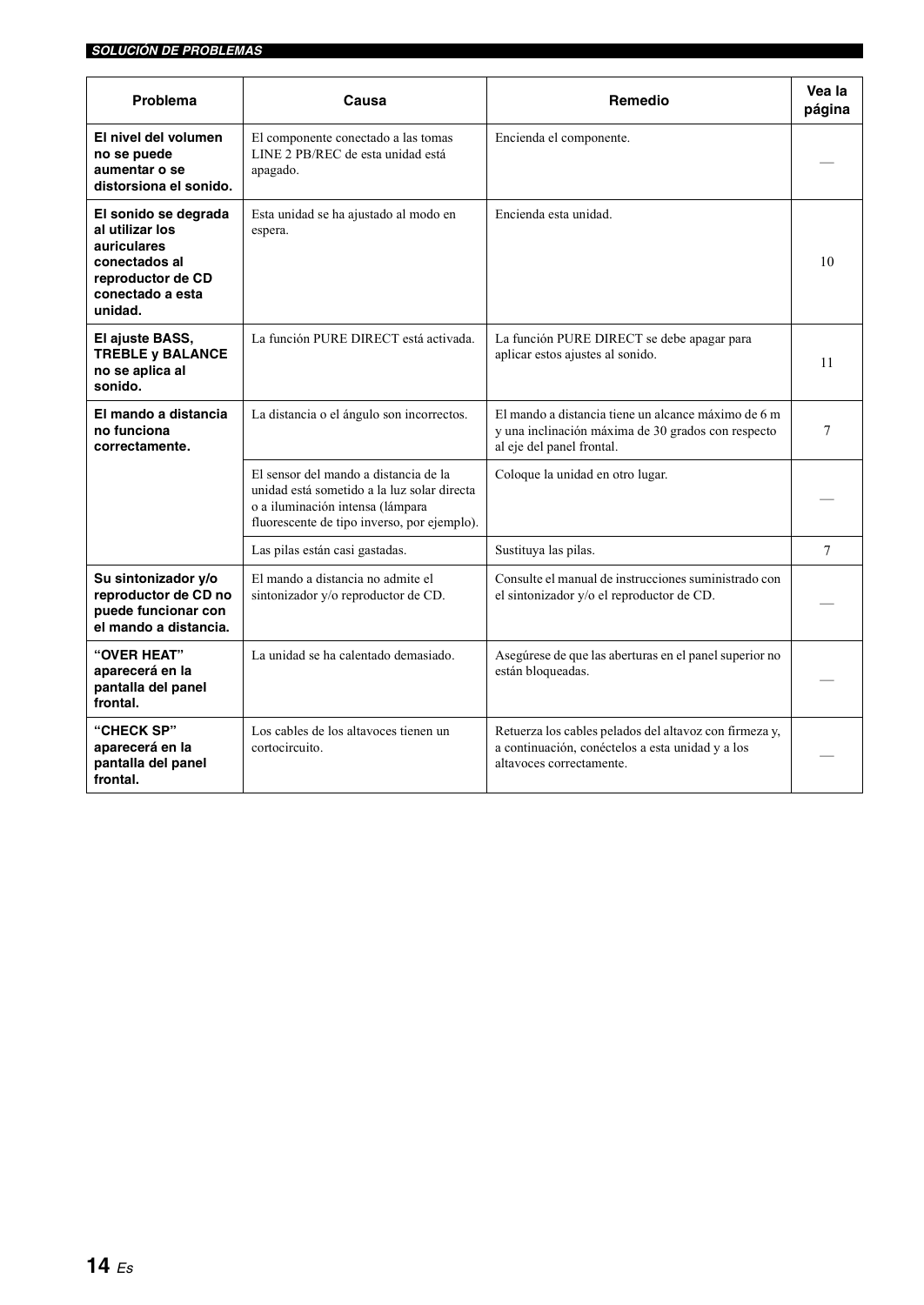### **ESPECIFICACIONES**

<span id="page-32-0"></span>

| <b>SECCIÓN DE AUDIO</b><br>· Potencia de salida RMS mínima<br>$(8 \Omega, 40 \text{ Hz} a 20 \text{ kHz}, 0.2\% \text{ THD})$<br>[Modelos General, para Corea, Australia, RU y Europa]<br>$\ldots$ 100 W + 100 W | • Relación señal a ruido (red IHF-A)<br>PHONO (MM) (entrada de 10 mV cortocircuitada)  75 dB o más<br>CD, etc. (entrada de 500 mV cortocircuitada)  100 dB o más<br>• Características de control de tono |  |
|------------------------------------------------------------------------------------------------------------------------------------------------------------------------------------------------------------------|----------------------------------------------------------------------------------------------------------------------------------------------------------------------------------------------------------|--|
|                                                                                                                                                                                                                  | <b>BASS</b>                                                                                                                                                                                              |  |
| • Potencia dinámica por canal (IHF) (8/6/4/2 $\Omega$ )                                                                                                                                                          | <b>TREBLE</b>                                                                                                                                                                                            |  |
| [Modelos General, para Corea, Australia, RU y Europa]                                                                                                                                                            |                                                                                                                                                                                                          |  |
| · Potencia máxima por canal                                                                                                                                                                                      |                                                                                                                                                                                                          |  |
| $(4 \Omega, 1 \text{ kHz}, 0.7\% \text{ THD})$                                                                                                                                                                   | <b>GENERALIDADES</b>                                                                                                                                                                                     |  |
|                                                                                                                                                                                                                  | • Fuente de alimentación                                                                                                                                                                                 |  |
| • Sensibilidad de entrada/impedancia de entrada (1 kHz, $100 W/8 \Omega$ )                                                                                                                                       |                                                                                                                                                                                                          |  |
|                                                                                                                                                                                                                  |                                                                                                                                                                                                          |  |
|                                                                                                                                                                                                                  |                                                                                                                                                                                                          |  |
| • Nivel de salida/impedancia de salida                                                                                                                                                                           |                                                                                                                                                                                                          |  |
| CD, etc. (entrada 1 kHz, 500 mV)                                                                                                                                                                                 | [Modelos para Reino Unido y Europa]  230 V CA, 50 Hz                                                                                                                                                     |  |
|                                                                                                                                                                                                                  |                                                                                                                                                                                                          |  |
| CD, etc. (entrada 1 kHz, 500 mV, $8 \Omega$ )                                                                                                                                                                    | • Consumo eléctrico                                                                                                                                                                                      |  |
|                                                                                                                                                                                                                  | [Modelos General, para Corea, Australia, RU y Europa]                                                                                                                                                    |  |
| • Respuesta de frecuencia                                                                                                                                                                                        |                                                                                                                                                                                                          |  |
|                                                                                                                                                                                                                  |                                                                                                                                                                                                          |  |
|                                                                                                                                                                                                                  | • Consumo eléctrico en espera                                                                                                                                                                            |  |
| • Desviación de ecualización RIAA                                                                                                                                                                                | [Modelos para China, Corea, Australia, RU, Europa y Asia]                                                                                                                                                |  |
|                                                                                                                                                                                                                  |                                                                                                                                                                                                          |  |
| • Distorsión armónica total                                                                                                                                                                                      |                                                                                                                                                                                                          |  |
| PHONO (MM) a REC (20 Hz a 20 kHz, 2 V) , 0,025% o menos                                                                                                                                                          |                                                                                                                                                                                                          |  |
| CD, etc. a SPEAKERS                                                                                                                                                                                              |                                                                                                                                                                                                          |  |
|                                                                                                                                                                                                                  |                                                                                                                                                                                                          |  |
|                                                                                                                                                                                                                  | * Las especificaciones están sujetas a cambios sin previo aviso.                                                                                                                                         |  |

### **Información para usuarios sobre recolección y disposición de equipamiento viejo y baterías usadas**



Estos símbolos en los productos, embalaje, y/o documentación que se acompañe significan que los productos electrónicos y eléctricos usados y las baterías usadas no deben ser mezclados con desechos domésticos corrientes.

Para el tratamiento, recuperación y reciclado apropiado de los productos viejos y las baterías usadas, por favor llévelos a puntos de recolección aplicables, de acuerdo a su legislación nacional y las directivas 2002/96/EC y 2006/66/EC.



Al disponer de estos productos y baterías correctamente, ayudará a ahorrar recursos valiosos y a prevenir cualquier potencial efecto negativo sobre la salud humana y el medio ambiente, el cual podría surgir de un inapropiado manejo de los desechos.

Para más información sobre recolección y reciclado de productos viejos y baterías, por favor contacte a su municipio local, su servicio de gestión de residuos o el punto de venta en el cual usted adquirió los artículos.



### **[Información sobre la disposición en otros países fuera de la Unión Europea]**

Estos símbolos sólo son válidos en la Unión Europea. Si desea deshacerse de estos artículos, por favor contacte a sus autoridades locales y pregunte por el método correcto de disposición.

**Nota sobre el símbolo de la batería (ejemplos de dos símbolos de la parte inferior)** Este símbolo podría ser utilizado en combinación con un símbolo químico. En este caso el mismo obedece a un requerimiento dispuesto por la Directiva para el elemento químico involucrado.